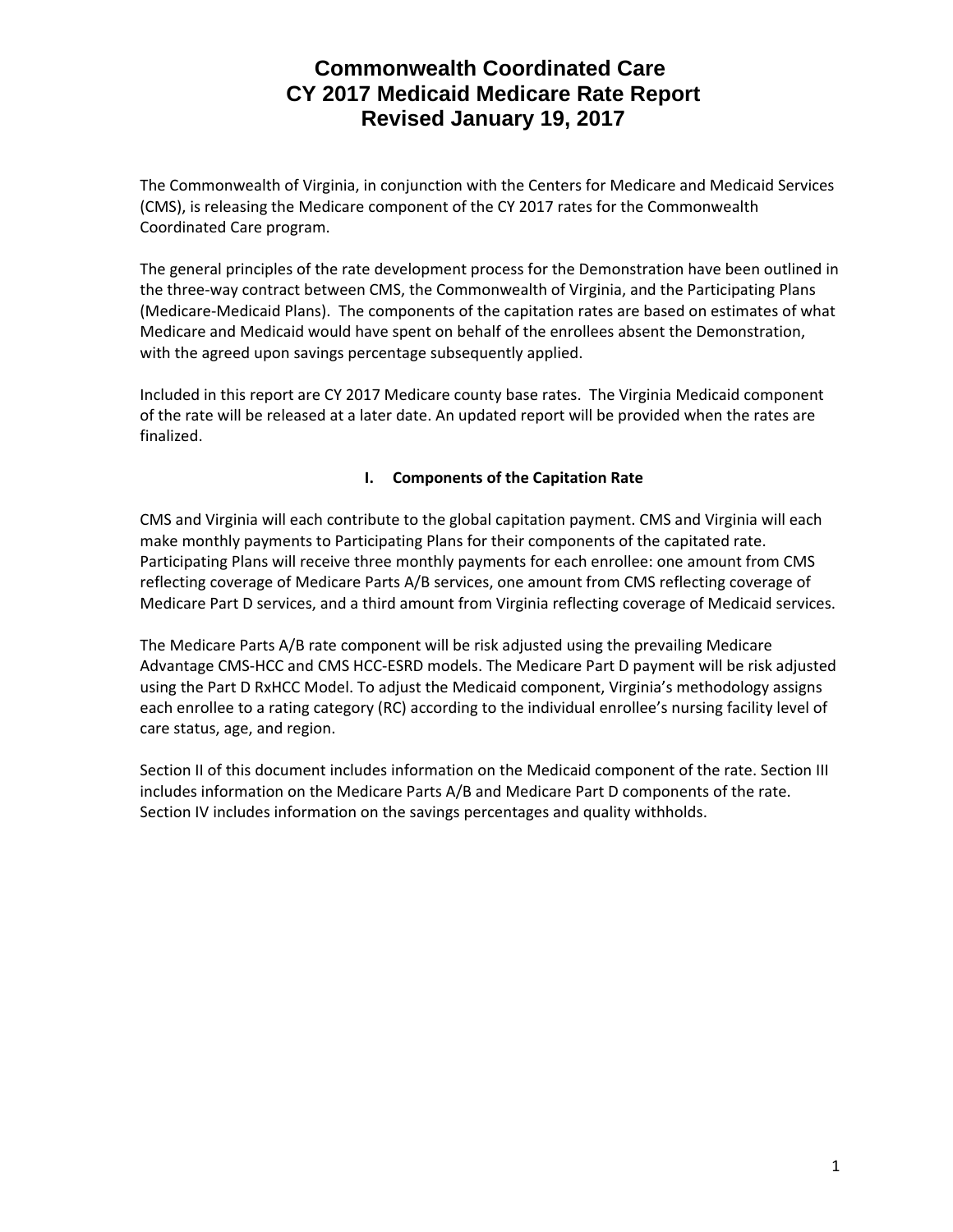#### **II. Virginia Medicaid Component of the Rate – CY 2017**

This section presents the development of the capitation rates for the Medicaid portion of the Virginia Medicare‐Medicaid Financial Alignment Demonstration (Dual Demonstration) for Calendar Year 2017 effective January 1, 2017 as prepared by the Virginia Department of Medical Assistance Services (DMAS). This content includes description of historical base data production details, adjustments applied to the historical base data, and trend factors used to project historical base data forward to the contract period.

The full report titled "Commonwealth of Virginia Department of Medical Assistance Services Dual Demonstration Data Book and Capitation Rates: Medicaid Component Calendar Year 2017 is available for download on the DMAS website for Integrated Care for Medicare‐Medicaid Enrollees at http://www.dmas.virginia.gov/content\_pgs/capitation.aspx.

Medicaid capitation rate cells for the Dual Demonstration are as follows:

- **Nursing Home Eligible (NHE) Age 21‐64**. Single rate cell for all enrollees age 21‐64 meeting Nursing Facility Level of Care criteria and enrolled in the EDCD waiver or residing in a nursing facility for 20 or more consecutive days; rates will vary for the five CCC Demonstration regions. Rates are developed separately for subpopulations in nursing home institutions (NHE‐I) and HCBS waivers (NHE‐W) and the final NHE rate blends the rates for the two subpopulations.
- **Nursing Home Eligible (NHE) Age 65 and over.** Single rate cell for all enrollees age 65 and over meeting Nursing Facility Level of Care criteria and enrolled in the EDCD waiver or residing in a nursing facility for 20 or more consecutive days; rates will vary for the five CCC Demonstration regions. Rates are developed separately for subpopulations in nursing home institutions (NHE‐I) and HCBS waivers (NHE‐W) and the final NHE rate blends the rates for the two subpopulations.
- **Community Well (CW) Age 21‐64.** Enrollees age 21‐64 who do not meet Nursing Facility Level of Care criteria; rates will vary for the five CCC Demonstration regions.
- **Community Well (CW) Age 65 and over.** Enrollees age 65 and over that do not meet Nursing Facility Level of Care criteria; rates will vary for the five CCC Demonstration regions.

#### *Data Sources*

PwC obtained detailed Medicaid historical fee‐for‐service claims and eligibility data from DMAS' Medicaid Management Information System (MMIS) for services incurred and months of enrollment during state fiscal years 2013 and 2014 with claims paid through July 2015. The claims in the historical database include Medicaid paid amounts net of any third party insurance payments, which are primarily Medicare payments, and the amounts for which patients are personally responsible for nursing facility and home and community base care services, termed the *patient pay amount*.

Individuals in the base data eligible for the CCC were matched to two other data sets. These are 1) mental and behavioral health claims managed by Magellan under an administrative services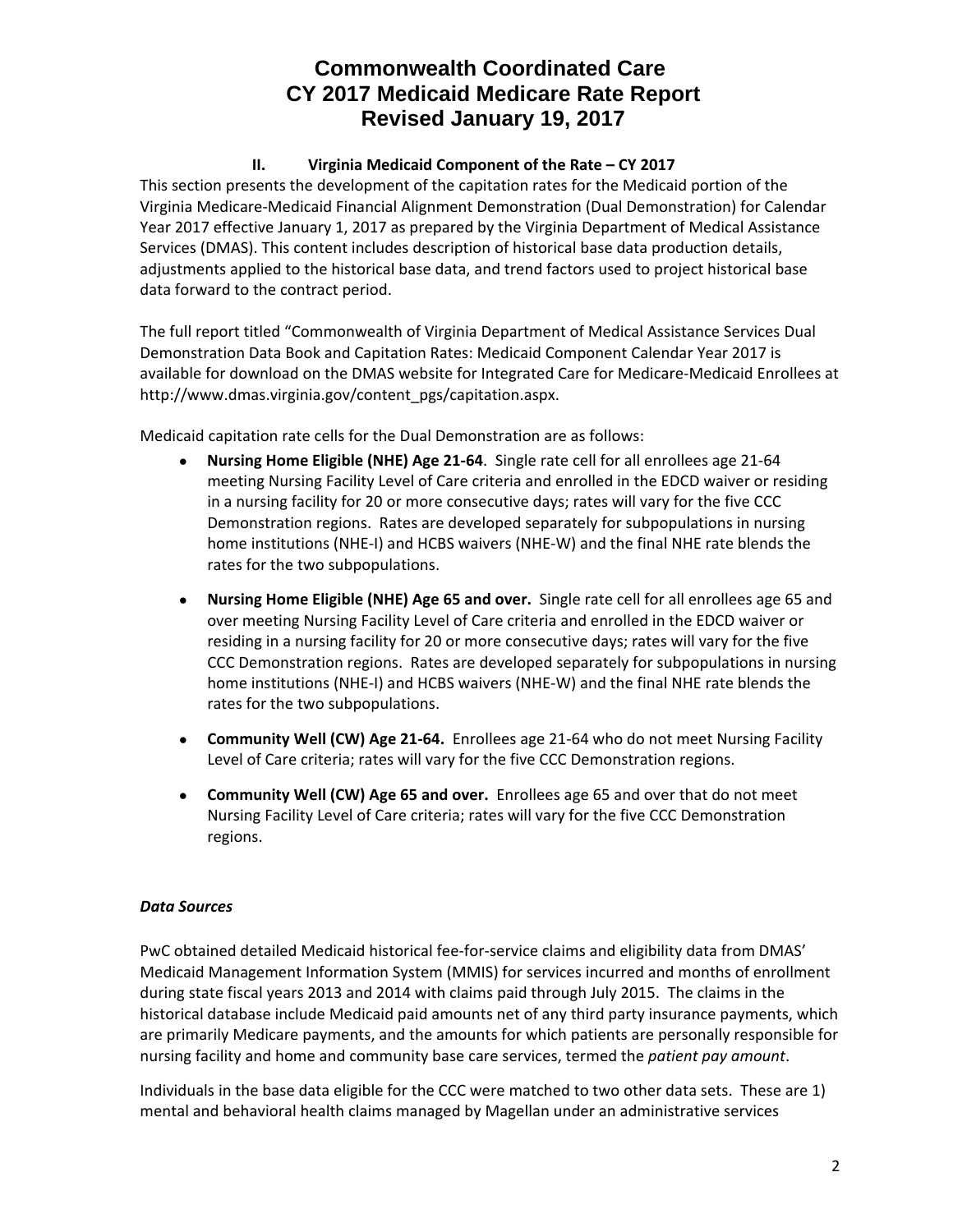arrangement that began December 1, 2013, and 2) claims associated with consumer‐directed personal care services received under the EDCD waiver that are paid through a separate vendor.

All claims, non‐claims payment data, and eligibility data for members who are not eligible for the Demonstration were excluded from the historical data used in these calculations. Individuals who meet at least one of the criteria listed below are excluded from the CCC:

- Required to "spend down" in order to meet Medicaid eligibility requirements;
- In aid categories which Virginia only pays a limited amount each month toward their cost of care, including non‐full benefit Medicaid beneficiaries such as Qualified Medicare Beneficiaries (QMBs), Special Low Income Medicare Beneficiaries (SLMBs), Qualified Disabled Working Individuals (QDWIs) or Qualifying Individuals (QIs);
- Inpatients in state mental hospitals;
- Residents of State Hospitals, , State Veterans Nursing Facilities, ICF/MR facilities, Residential Treatment Facilities, or long stay hospitals;
- Participate in federal Home and Community Based Services waivers other than the EDCD Waiver, such as Individual and Family Developmental Disability Support, Intellectual Disabilities, Day Support, Technology Assisted Waiver, and Alzheimer's Assisted Living waivers;
- Enrolled in a hospice program;
- Receive the end stage renal disease (ESRD) Medicare benefit prior to enrollment into the Demonstration;
- Have other comprehensive group or individual health insurance coverage, other than full benefit Medicare; insurance provided to military dependents; and any other insurance purchased through the Health Insurance Premium Payment Program (HIPP);
- Have a Medicare supplemental policy to cover traditional Medicare deductible and copayment requirements;
- Have a Medicaid eligibility period that is only retroactive;
- Enrolled in the Virginia Birth-Related Neurological Injury Compensation Program;
- Enrolled in the Money Follows the Person (MFP) Program;
- Reside outside of the CCC Demonstration areas;

 $\overline{a}$ 

- **•** Enrolled in a Program of All-Inclusive Care for the Elderly (PACE)<sup>1</sup>;
- Participate in the CMS Independence at Home (IAH) demonstration identified in the CMS/Infocrossing files.

<sup>&</sup>lt;sup>1</sup> Individuals enrolled in a PACE program may voluntarily elect to disenroll from PACE and enroll in the Demonstration, but they will not be passively enrolled.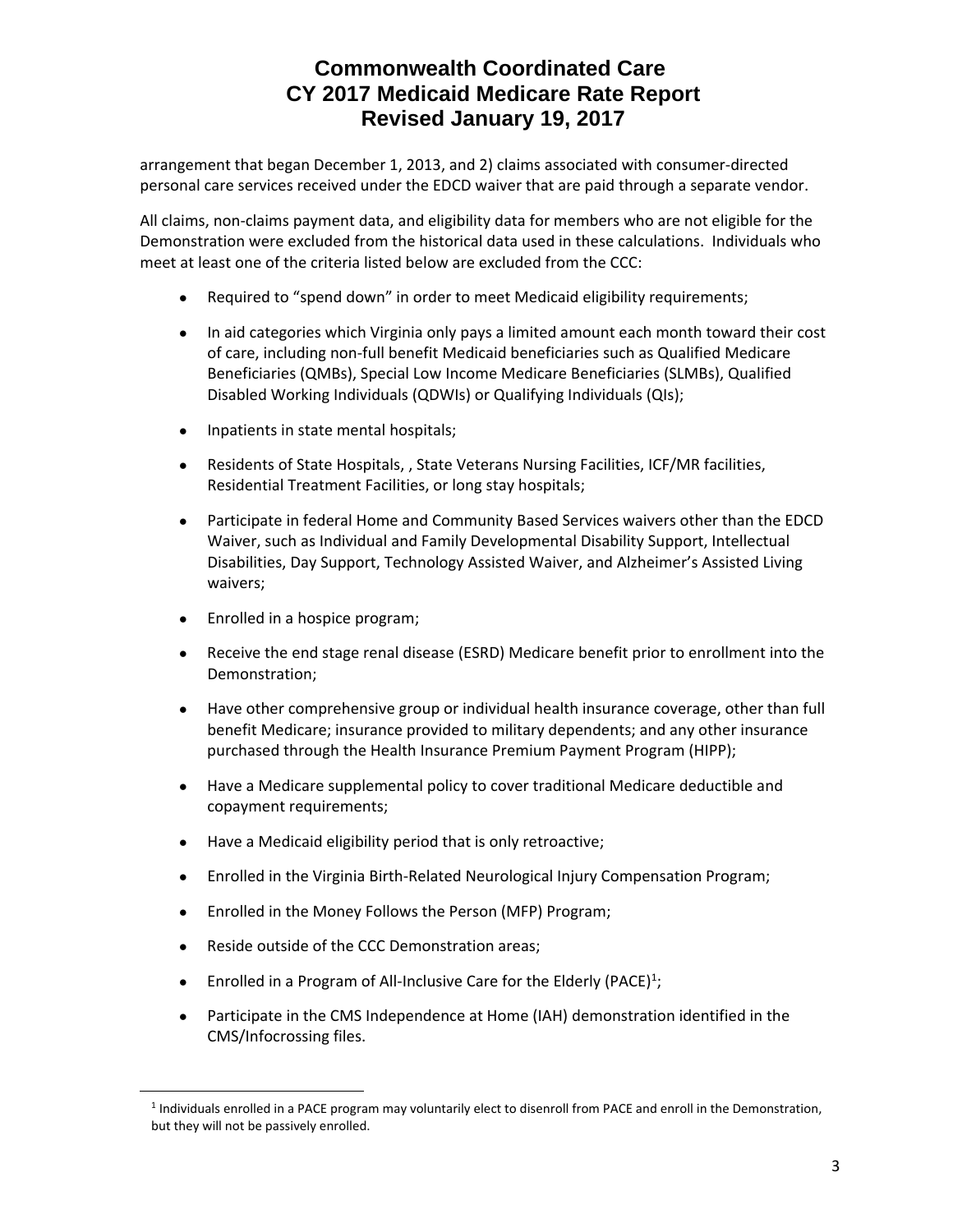Claims are limited to those services covered in the approved State Plan and EDCD waiver services. The following is the list of services not covered in the State Plan or EDCD waiver:

- Abortions, induced
- Case management services for participants of Auxiliary Grants
- Case management services for the elderly
- Chiropractic services
- Christian Science nurses and Christian Science Sanatoria
- Dental
- Experimental and investigational procedures
- Regular assisted living services provided to residents of assisted living families

The following services are in the State Plan but carved out of the CCC Demonstration or are covered in waivers that are not part of the Demonstration:

- Community Mental Retardation Services
- Hospice Care
- Inpatient mental health services rendered in a state psychiatric hospital
- Private duty nursing
- Targeted case management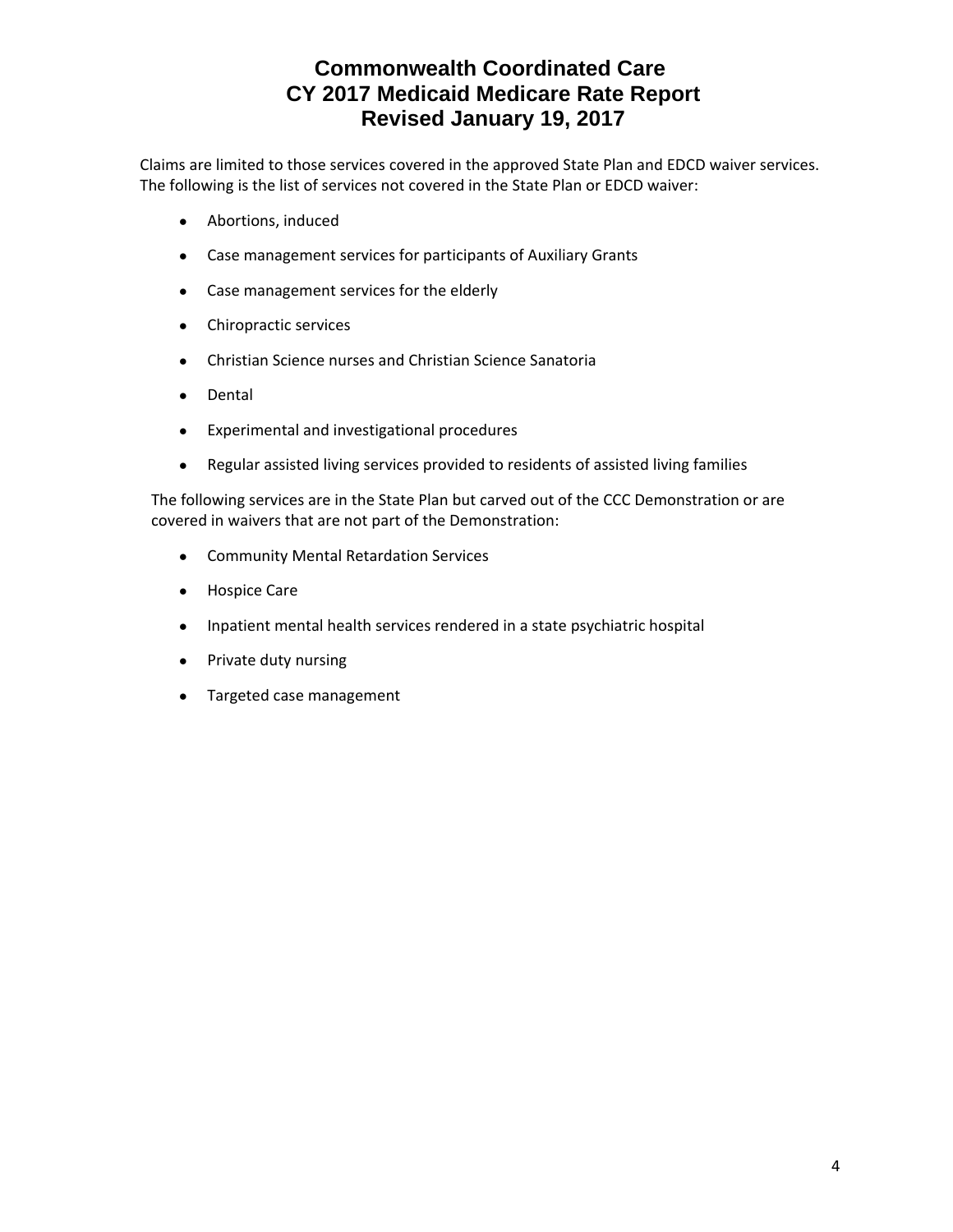#### *Programmatic and Legislative Adjustments*

As outlined in the Memorandum of Understanding (MOU), rates have been developed based on expected costs for the eligible population had the CCC Demonstration not been implemented. If a member opts out of the CCC program, he/she returns to the FFS program. The rate setting methodology for this time period uses the expected costs for the FFS program. A number of changes in covered services and payment levels have been mandated by the Virginia Legislature or by changes to the Medicaid State Plan or waivers. The adjustments included below have been made to the historical base data to reflect the benefits and costs that will apply in CY 2017 to fee‐for‐ service dual eligible individuals.

The following table summarizes the adjustment percentages applied to the base data by major service category for each sub‐population, with the exception of the administrative adjustment. A more detailed description of each adjustment and the accompanying adjustment value are provided below. This reflects program and policy changes based on actions by the General Assembly.

| <b>Expenditures</b>                   |                            |                     |                       |
|---------------------------------------|----------------------------|---------------------|-----------------------|
| <b>Category of Service</b>            | <b>NHE - Institutional</b> | <b>NHE - Waiver</b> | <b>Community Well</b> |
| Inpatient                             | $-3.4%$                    | $-3.5%$             | $-1.9%$               |
| Outpatient/ER                         | 0.6%                       | 1.0%                | 0.8%                  |
| Physician/Professional                | 0.7%                       | 0.7%                | 1.0%                  |
| Pharmacy                              | $-3.8%$                    | $-3.8%$             | $-4.0%$               |
| <b>Nursing Facility</b>               | 11.4%                      | 11.4%               | 11.4%                 |
| <b>HCBS/Home Health Care</b>          | 3.8%                       |                     | 4.0%                  |
| HCBS/Home Health Care -<br>CD Only    |                            | 4.0%                |                       |
| HCBS/Home Health Care -<br>without CD |                            | 4.2%                |                       |
| Mental Health/<br>Substance Abuse     | $-10.4%$                   | 0.6%                | $-2.0%$               |
| Ancillary/Other                       | $-9.4%$                    | $-19.9%$            | $-16.9%$              |
| Medicare Crossover                    | 0.0%                       | 0.0%                | 0.0%                  |
| <b>Weighted Average</b>               | 11.1%                      | 3.3%                | $-0.1%$               |

**Table 1. Summary of Programmatic and Legislative Adjustments to Medicaid Base Year**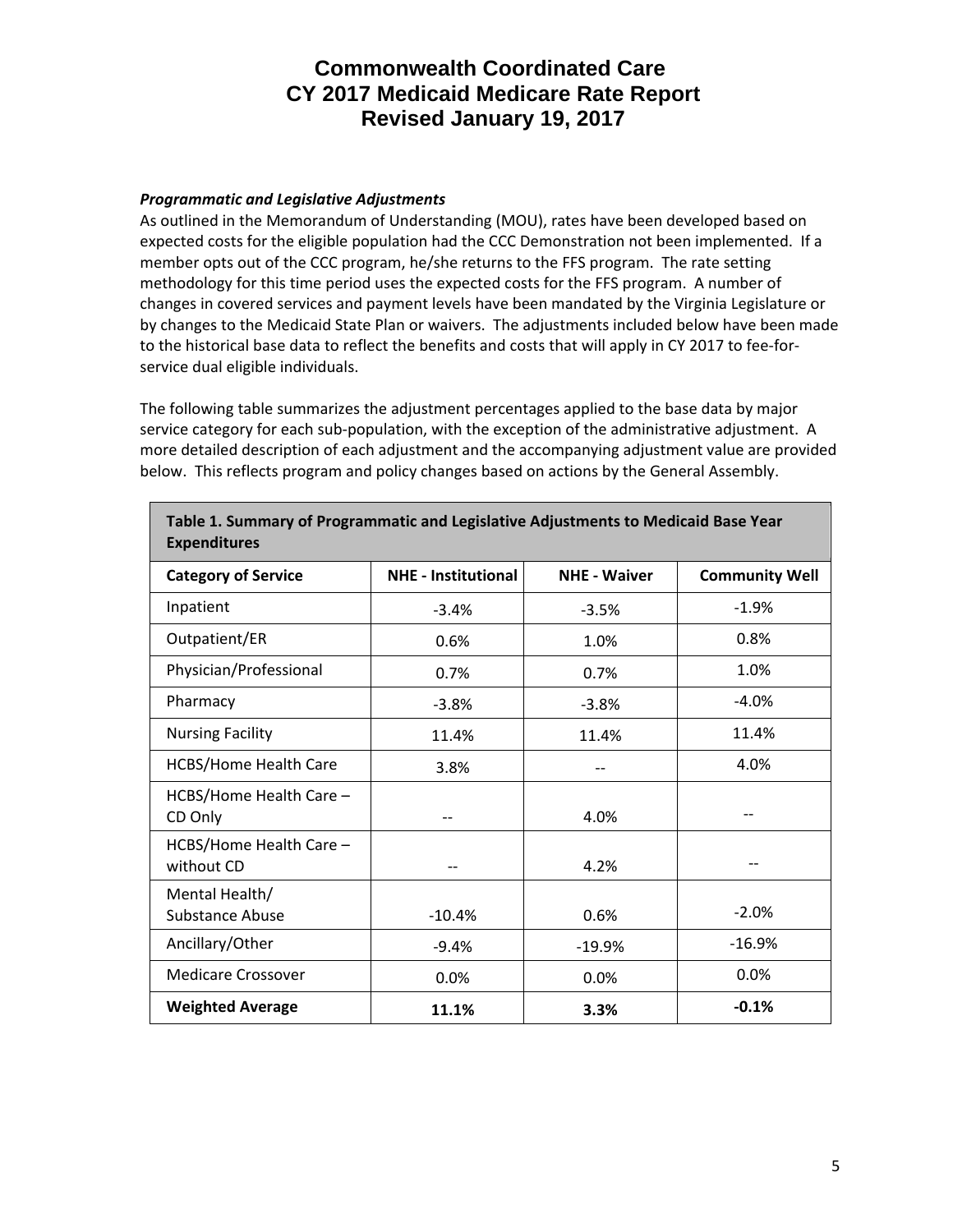#### *Prescription drug co‐pay adjustment*

This adjustment is developed to take into consideration differences in pharmacy payment policy for FFS Medicaid and the dual eligible population. For the CCC population, most prescriptions are covered under the Medicare Part D drug benefit. The Virginia Medicaid program continues to cover the prescription drugs for which federal matching funds remain available but which are specifically excluded by law from Medicare Part D and to cover DMAS approved over-the-counter (OTC) drugs, which are also excluded from Part D. For the Medicare Part B covered drugs, DMAS continues to pay for coinsurance and deductibles.

The Medicaid paid pharmacy component is approximately \$15 PMPM for the NHE‐I and less than \$5PMPM for NHE‐W and CW. A 4% rebate to reflect the high proportion of generic and over the counter medicines that are paid by DMAS was applied. As mandated by Federal law, co‐payments are not imposed on recipients in nursing homes or in community-based waivers, although a small amount of co-payment was reported in the FFS data and is included in the adjustment for the NHE population. The Demonstration imposes limited cost-sharing for pharmacy services on the CW population. These copayments are excluded from the CW pharmacy base data and there is not any further co‐payment adjustment.

This produces an adjustment of ‐3.8% for the NHE population and ‐4.0% for the CW population and is applied to the pharmacy claims.

#### *Hospital inpatient adjustment*

There are a number of changes in DMAS hospital inpatient payment policy between the FY 2013 and FY 2014 base period and the current rate year.

Effective FY 2014, there was no explicit unit cost increase, but hospital reimbursement rates were rebased resulting in a weighted average cost per unit change of 4.7% for inpatient medical/surgical and ‐7.4% for inpatient psychiatric. FY 2014 unit cost change is applied to the operating cost component. For both FY 2015 and FY 2016, the Virginia General Assembly did not provide a budget regulatory increase so there is no unit cost increase.

Effective FY 2017, there are updates to the unit cost and FFS rebasing for CY 2017 CCC Duals. The Virginia General Assembly authorized a unit cost adjustment for FY 2017 equal to half the regulatory inflation of 2.1%, a value of 1.05%. Hospital inpatient reimbursements rates are rebased for FY 2017. For inpatient medical/surgical, the FFS rebasing is a negative adjustment of 7.25%. For inpatient psychiatric in acute care hospitals, the FFS rebasing is a positive adjustment of 27.00%.

For inpatient medical/surgical, the negative adjustment is 3.6%. For inpatient psychiatric in acute care hospitals, the positive adjustment is 24.2%. The inpatient psychiatric factor is applied to Inpatient‐Psych service line.

### *Hospital outpatient adjustment*

There are three adjustments to outpatient hospital for FY 2017. DMAS used to pay outpatient hospital as a percent of cost and rate setting used the outpatient hospital trend based on the historical trend. As of January 1, 2014, DMAS FFS started reimbursing outpatient hospital using Enhanced Ambulatory Patient Groups (EAPGs). Inflation adjustments is now applied to outpatient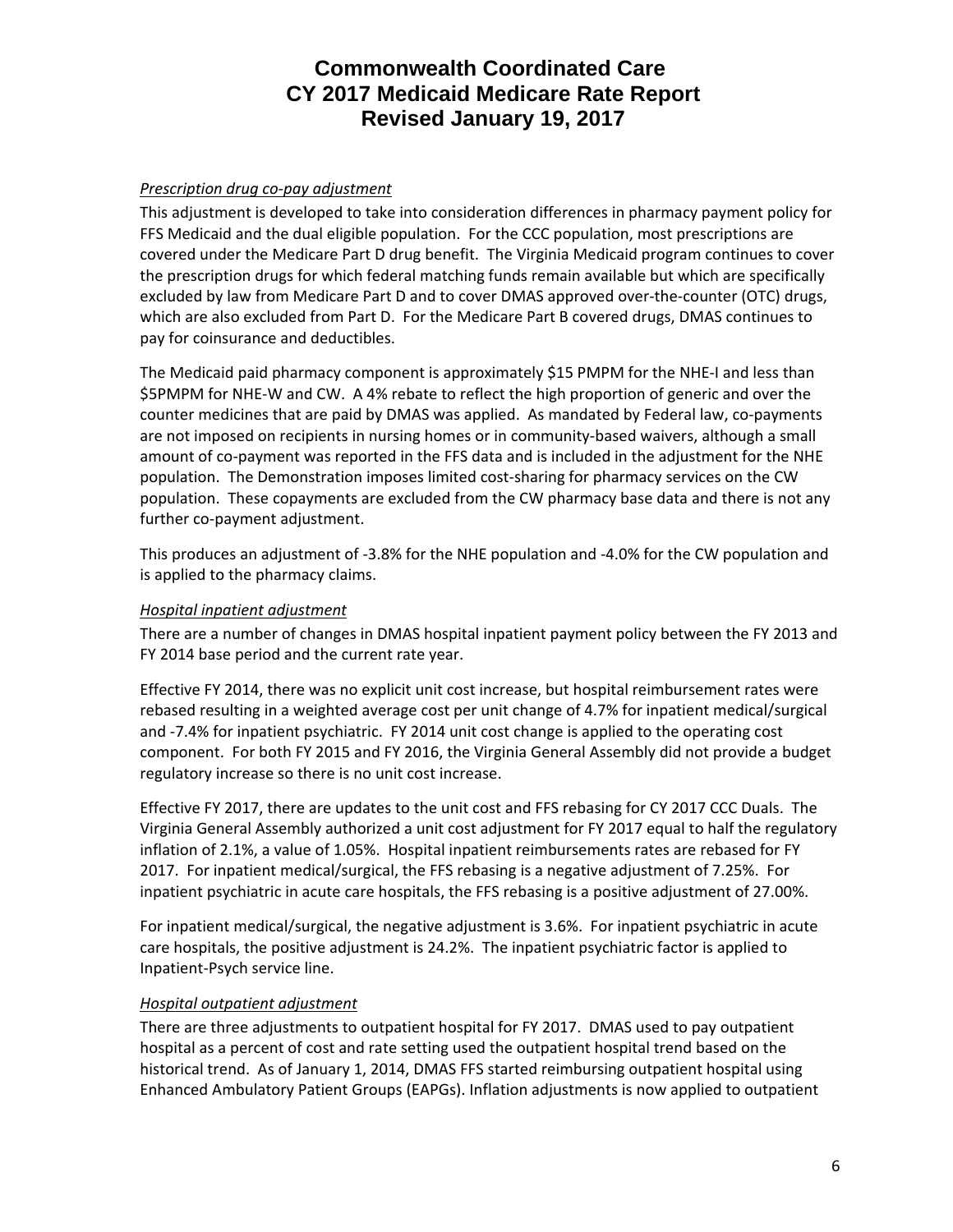hospital rates in the same manner as inpatient hospital. FY 2017 is the first year that outpatient hospital inflation adjustment has been modified.

Outpatient hospital rates are adjusted by half of the regulatory inflation, a 1.05% unit cost increase. The outpatient hospital adjustment is structured similarly to the inpatient hospital adjustment. There also is a FFS outpatient hospital rebasing adjustment of 0.1%. The adjustment value of 1.2% is calculated uniformly across CCC Duals eligible populations.

### *Nursing facility adjustment*

Effective FY 2015, DMAS implemented a fully prospective nursing facility payment system. The prospective per diem amount includes adjustments for cost settlement, unit cost inflation and any policy changes. This nursing facility reimbursement change produced a substantial increase in the unit cost amount in the claims run out beginning July 2014 compared to the FY 2013 – FY 2014 base period. The FY 2013 to FY 2015 capital and operating cost factor changes and the FY 2014 occupancy requirement change are incorporated in the prospective rate. The revised nursing facility adjustment is a unit cost adjustment that increases the CY 2013‐CY2014 base period nursing facility unit cost to the FY 2015 nursing facility prospective unit cost.

The adjustment increase of 10.5% is calculated as the ratio of the average of the prospective payment unit cost in the last six months of historical data in FY 2015 (January to June 2015) to the base data FY2013 and FY2014. There was no nursing facility fee increase for FY 2016.

Effective July 1, 2016, there is a 0.9% nursing facility fee increase for FY 2017 that is applied to the full FY 2013 – FY 2014 base period for on the non-capital portion of the claims.

The cumulative calculation is a positive 11.4% adjustment applied to nursing facility claims.

### *Adult day care fee adjustment*

This adjustment incorporates a fee increase of \$10 per day effective July 1, 2013, the beginning of FY 2014. Northern Virginia rates are higher than the rest of the state, therefore the value of the increase is calculated separately for that region. Effective FY 2017, there is an additional 2.5% rate increase across all regions.

The calculation results in a 9.7% adjustment for Northern Virginia and a 13.5% adjustment for the other regions and is applied to adult day care service claims.

#### *Personal Care and Respite Care adjustment*

The 2015 Virginia Appropriation Act increased personal care and respite care rates by 2% effective July 1, 2015. Under the contract, the plans are required to pay at least the Medicaid personal care and respite care rates. As a result, the FY 2016 fee change applies to relevant claims in the consumer directed services and personal care services categories. Effective July 1, 2016, there was an additional 2% rate increase to personal care and respite care.

The calculation results in adjustment factors of 3.28% on the NHE‐I, 4.01% on NHE‐W and 4.03% on CW applied to consumer directed services claims and 4.00% on the NHE‐I, 4.01% on NHE‐W and 4.03% on CW applied to personal care services claims.

#### *Mental health skill‐building services adjustment*

DMAS implemented a new policy for Mental Health Skill‐Building Services (MHSS) effective December 1, 2013. This is described in the October 31, 2013 DMAS Medicaid Memo to Providers.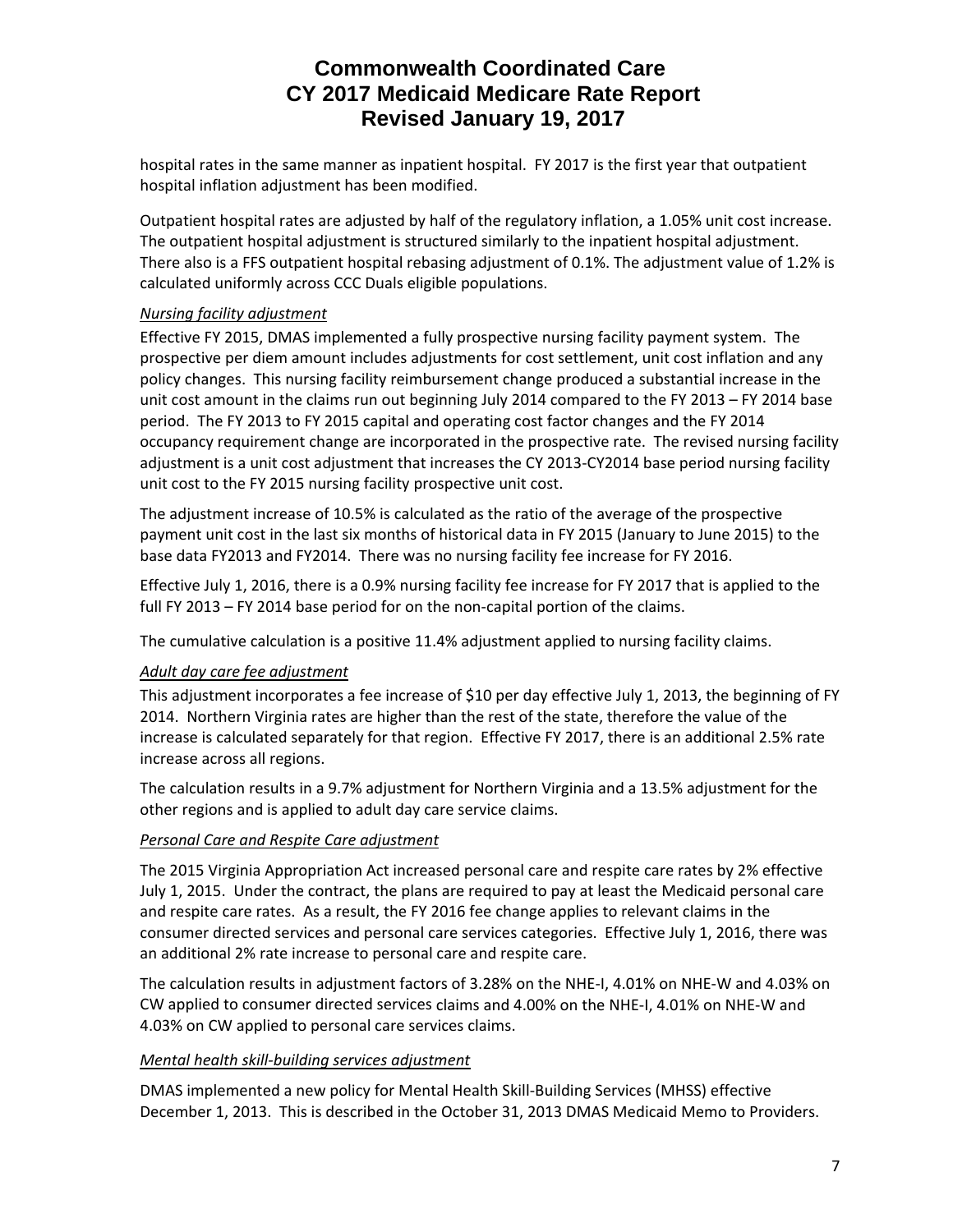Because of this policy change, DMAS expected an overall 20% reduction in utilization among the FFS population for Mental Health Skill Building Services. Members enrolled in CCC now receive MH services through the Medicare Medicaid Plans. Review of the DMAS FFS and the Magellan data after the new policy was implemented showed different levels of reduction across the CCC subpopulations.

The adjustments are: ‐20% for NHE‐I, no savings for NHE‐W and ‐3.9% for CW. These reductions are applied to service code H0046 (Mental Health Services, not otherwise specified). The H0046 code was 55% of the NHE I OP Mental Health base dollars, 62.4% of the NHE‐W OP Mental Health and 51.8% of the CW OP Mental Health base dollars.

The MHSS adjustment is ‐11.1% on the NHE‐I, 0.0% on NHE‐W and ‐2.0% on CW and is applied to the Physician – OP Mental Health service.

### *Durable medical equipment fee adjustment*

The 2014 General Assembly session reduced Medicaid fees for the products covered under the Medicare DME competitive bid program to a level based on the average of the competitive bid prices in the three areas of the state in the Medicare DME competitive bid program effective July 1, 2014. This was estimated to result in \$4.9 million in total savings. DMAS estimated that the Medicare competitive bid rates for the targeted DME services are 33% lower than the DMAS FFS Medicaid rates. DMAS provided a list of DME HCPCS codes subject to the Medicare competitive bid program and the average Medicare bid payment rate for the three areas in Virginia that participate in the program. These were used to calculate the dollar cost savings per unit and a savings percentage per affected DME code. This information was applied to the historical claims to determine the proportion of DME claims subject to the fee reduction and the average savings percentage based on the mix of DME codes subject to the savings. Overall, 8.7% of NHE and 6.2% of CW DME claims dollars were for codes subject to the reduction. Savings on this subset are 33.4% and 31.2% respectively.

This results in an adjustment factor reduction of 2.9% for NHE and 1.9% for CW.

### *Incontinence supplies fee adjustment*

DMAS solicited bids for the cost of high volume incontinence supplies, primarily adult diapers and protection pads. The prices offered by the winning bidder were implemented January 1, 2014. When compared to prior DMAS payment rates, the new prices were estimated to produce nearly \$2.7 million in savings, or 33% of the cost of the mix of those supplies. DMAS provided a list of DME incontinence supplies HCPCS codes subject to the bid program and the bid rate for the items. These were used to calculate the dollar cost savings per unit and a savings percentage per affected DME code. This information was applied to the historical claims to determine the proportion of DME claims subject to the incontinence supplies fee reduction and the average savings percentage based on the mix of DME codes subject to the savings. Overall, 21.6% of NHE‐I and over half of the NHE‐W and CW DME claims dollars were for incontinence supply codes subject to the reduction. Savings on this subset are 30.4% to 33.8%%

This results in adjustment factor reduction that ranges from 6.6% to 17.0%.

#### *Lab fee adjustment*

The Virginia General Assembly approved budget includes a 12% reduction to lab fees (\$2.1 million in FFS savings) effective July 1, 2014. The 12% reduction was chosen to match the payment rates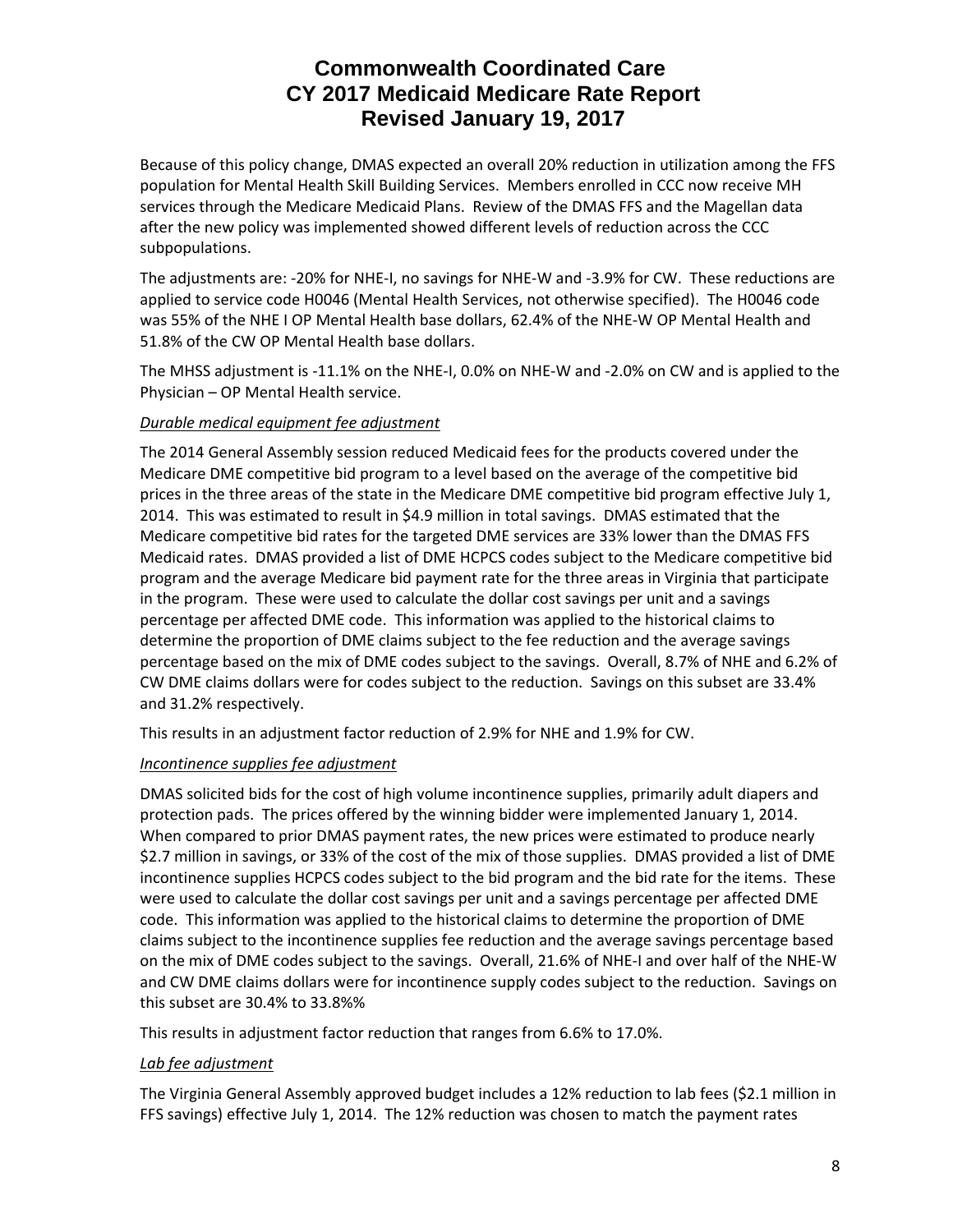already in place for the Medallion 3.0 plans. Therefore, this adjustment is applied to any rates based on FFS claims data, including the CCC dual population.

### *ER Triage adjustment*

The 2015 General Assembly final Budget conference report eliminated ER triage for physician services. Current DMAS FFS policy applies ER Triage review only to Level III ER claims. If a case is determined to have insufficient documentation of medical necessity for an emergency, DMAS could reduce the physician payment to an all‐inclusive rate of \$22.06 for the code 99283 instead of paying the physician fee of \$43.57 plus ancillaries. Eliminating the ER Triage review will increase the Level III ER payment to physicians by the difference in the triage amount and the physician fee for 99283plus the average amount of ancillary services billed on those claims.

The ER Triage adjustment reflects the additional amount estimated to cover the cost of discontinuing Level III Triage review and paying such claims at the average fee for CPT code 99283, plus the average of the ancillary payments that are associated with the claim. The historical base FFS data was analyzed in order to identify the number of Level III ER claims paid at the ER Triage level and was re‐priced to reflect DMAS FFS average cost of a Level III professional claim paid in full at \$43.57. Triage claims repriced to Level III claims for CW is approximately \$12,691. There were very few triage claims for NHE‐W and NHE‐I. When repriced to Level III, the estimated increase is \$1,100. The adjustment is very small because Medicare is the primary payer for the vast majority of ER claims.

The ER Triage adjustment is 0.07% on the NHE‐I, 0.01% on NHE‐W and 0.45% on CW and is applied to the Physician – Other Practitioner, Physician ‐ PCP, and Physician – Specialist claims.

### *RBRVS rebasing adjustment*

Each year DMAS adjusts physician rates consistent with the Medicare RBRVS update in a budget neutral manner based on funding. Up until recently, the update was based solely on DMAS FFS data. Plans reported that the rebasing is not cost neutral to their operations and that the impact on them varies. Therefore, the analysis was revised and the DMAS update now uses both FFS and MCO data. The FY 2017 DMAS analysis used FFS and the MCO data, as repriced to the DMAS physician fee schedule. Claims covered all professional providers, including physicians, nurse practitioners, psychologists, therapists, opticians, and federally qualified health centers and the full range of CPT codes from 10000 to 99499. The new physician rates for FY17 result in a 0.6% increase to the FFS experience. Other codes, such as J codes for drugs administered in an office setting and anesthesiarelated codes that are grouped in the professional service categories, are excluded from the adjustment.

The FFS professional fee adjustment is approximately 0.6% for NHE‐I, NHE‐W and CW.

### *Home Health and Rehab adjustment*

Effective July 1, 2016, there is an increase to the fee schedule for home health care and outpatient rehabilitation agencies. The inflation adjustments are a 1.7% increase to home health care and a 2.1% increase to outpatient rehabilitative agency. DMAS provided a list of outpatient rehabilitative procedure codes and the provider class subject to the fee schedule inflation adjustment. The identified claims are under Physician – Other practitioner service line.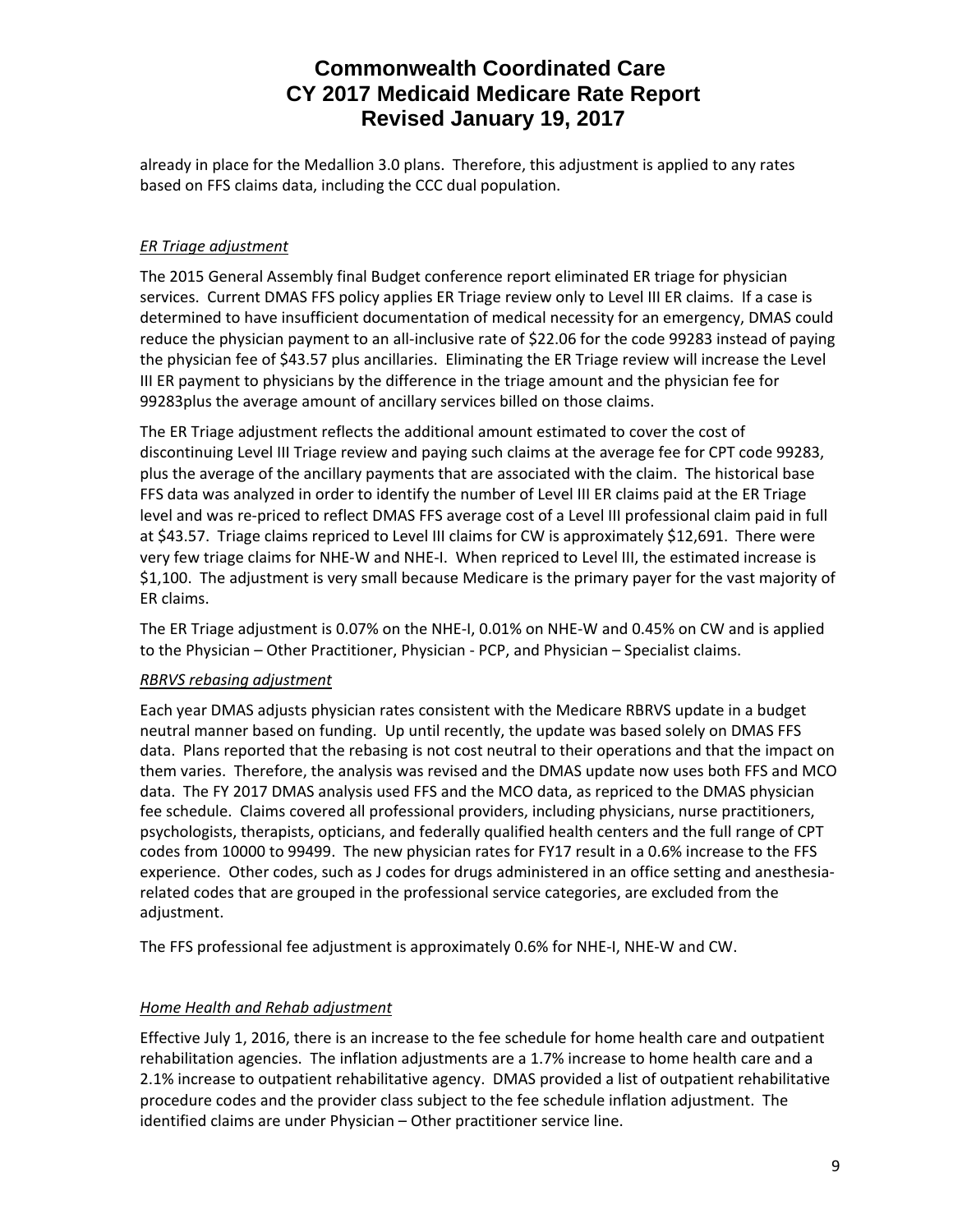The calculation results in adjustment factors of 0.0% on the NHE‐I, 0.9% on NHE‐W and 0.8% on CW applied to home health services claims and 0.02% on the NHE‐I, 0.01% on NHE‐W and 0.03% on CW applied to Physician – Other Practitioner claims.

#### *Non‐emergency transportation adjustment*

Non‐emergency transportation (NET) services were contracted to a broker during the historical data period under a capitated payment methodology, and utilization is not captured in the DMAS FFS claims. The non‐emergency transportation adjustment is based on the full cost, including both the service and administrative costs, of the accepted transportation vendor bid that was effective January 1, 2016. The non‐emergency transportation adjustment is calculated separately for the Nursing Home Eligible – Institutional (NHE‐I), Nursing Home Eligible – Waiver (NHE‐W) and Community Well (CW) populations.

The accepted bid for the ABAD nursing home population who reside in the nursing facility (NHE‐I) is a statewide rate of \$82.46 PMPM and the bid for the ABAD age over 21 population (NHE‐W and CW) is a statewide rate of \$31.80 PMPM. These rates are added to the overall cost for each sub‐ population.

### *DMAS FFS administrative adjustment*

The 0.49% administrative factor is the estimated cost of DMAS staff and monitoring activities for the existing FFS programs that will be transferred to the participating health plans. The percentage is based on the estimated percentage cost of Medicare claims processing included in the Medicare standardized FFS county rates as a proxy for DMAS claims processing costs and the DMAS estimate of Medicaid administrative cost for prior authorizations attributed to the dual eligibles who participate in the Demonstration. Because Demonstration requirements mandate that only current Medicaid expenditures related to the eligible population may be included in the capitation payments, there is no adjustment for costs related to administrative functions that the health plans will perform but are not currently performed by DMAS.

### *Trend Adjustments*

The data used for the incurred by not reported (IBNR) and trend calculations reflect experience for the period FY 2012 through FY 2014. Data for FY 2013 to FY 2014 are used to evaluate the base period trend and an additional year of data, FY 2012 with run out through FY 2015, are used to develop contract period projected trend.

For services with fee increases reflected in the adjustments described in the previous section, the contract period trend is in addition to the planned cost per unit increase. The trend rates used reflect utilization and rate increases when additional legislative cost increases or decreases have been applied and represent PMPM increases otherwise. Specifically, the trend models are adjusted for the fee increases or decreases that occurred during the historical base period. Adjustments to the historical data before the analysis of trend were applied to both the Nursing Home Eligible and the Community Well trends and are presented in the following table.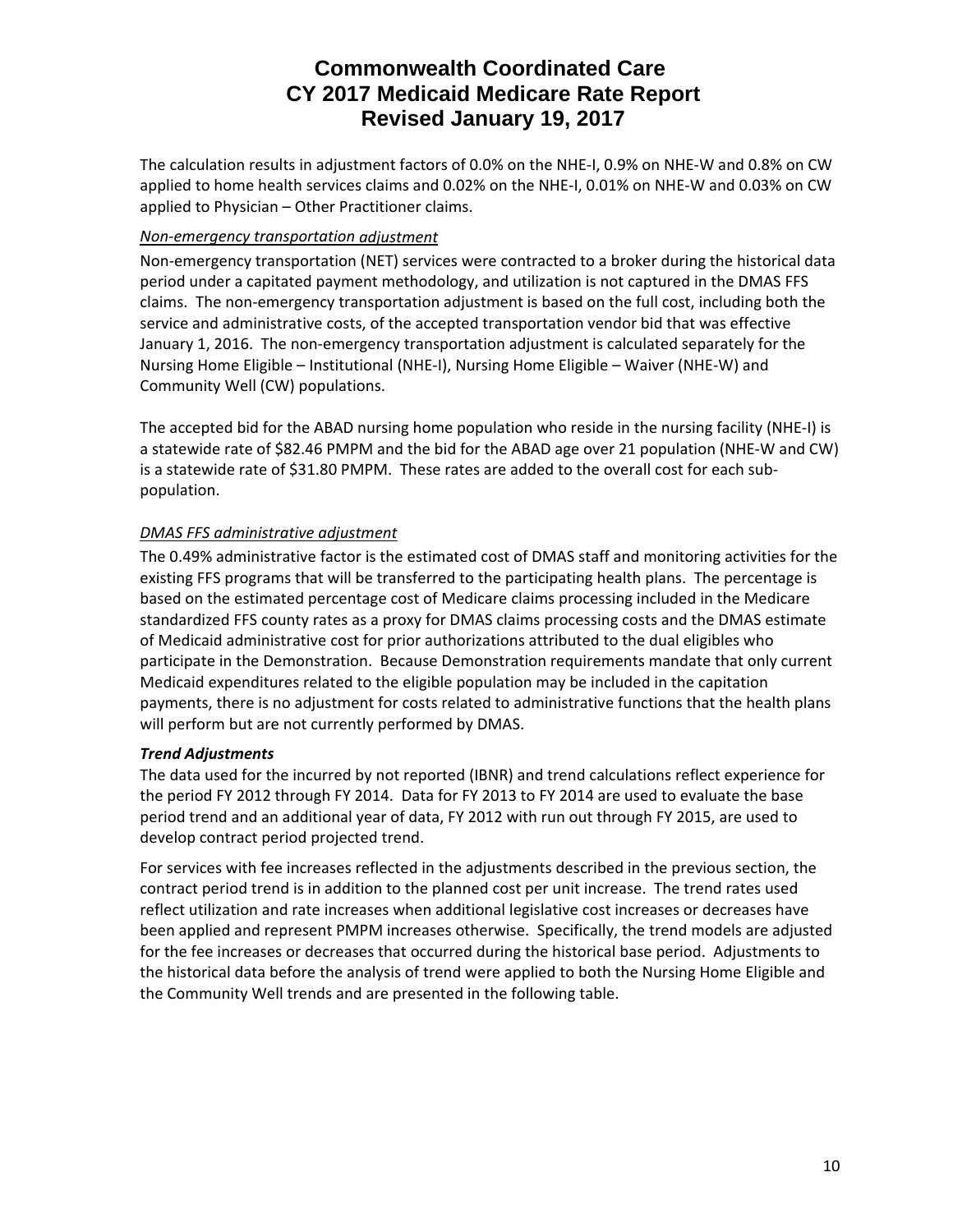| Table 2. Summary of Adjustments to Trend |                      |                                                     |  |  |  |  |
|------------------------------------------|----------------------|-----------------------------------------------------|--|--|--|--|
| <b>Category of Service</b>               | <b>Time Period</b>   | Adjustment                                          |  |  |  |  |
| <b>HCBS</b>                              | Jul 2012 – Jun 2013  | ALL<br>0.990                                        |  |  |  |  |
|                                          | Jul 2013 - Jul 2015  | 0.990<br>NHF-I<br>0.987 NHE-W<br>0.990<br><b>CW</b> |  |  |  |  |
| Mental Health / Substance Abuse          | Dec 2013 - Jul 2015  | 1.239<br>NHF-I<br>1.000 NHE-W<br>1.043<br><b>CW</b> |  |  |  |  |
| Ancillary/Other                          | Jul 2012 - Dec 2013  | 0.988<br>NHF-I<br>1.000 NHE-W<br>0.996<br><b>CW</b> |  |  |  |  |
|                                          | Jan 2014 – June 2014 | NHE-I<br>1.038<br>1.273 NHE-W<br>1.264<br><b>CW</b> |  |  |  |  |
|                                          | Jul 2014 - Jul 2015  | 1.072<br>NHF-I<br>1.303 NHE-W<br>1.295<br>CW.       |  |  |  |  |

Annual trend rates must be applied to move the historical data from the midpoint of the data period (July 1, 2013) to the midpoint of the contract period (June 30, 2016), for a total trend of 48 months.

The following tables show the IBNR and trend factors that have been applied to the adjusted historical base data for the data and contract phases and separately for each sub‐population. Calculation of applied trend incorporates patient payments for nursing facility and HCBS services. The cost and utilization of drugs that are now covered under Medicare Part D were removed from the pharmacy contract period trend development. Review of the residual Medicaid only Inpatient, Outpatient/ER, showed substantial fluctuation on a small utilization base for all the sub‐populations. These Medicaid only data and contract period trends have been set to equal the trends developed for the ABAD population in the Medallion 3.0 program. All other data period and contract period trend values use the CCC Duals data.

The data used for the CY 2017 CCC trend calculations is the same as the data used for the second year of the Duals Demonstration. Therefore, the months of contract period trend applied was extended from 24 months to 36 months.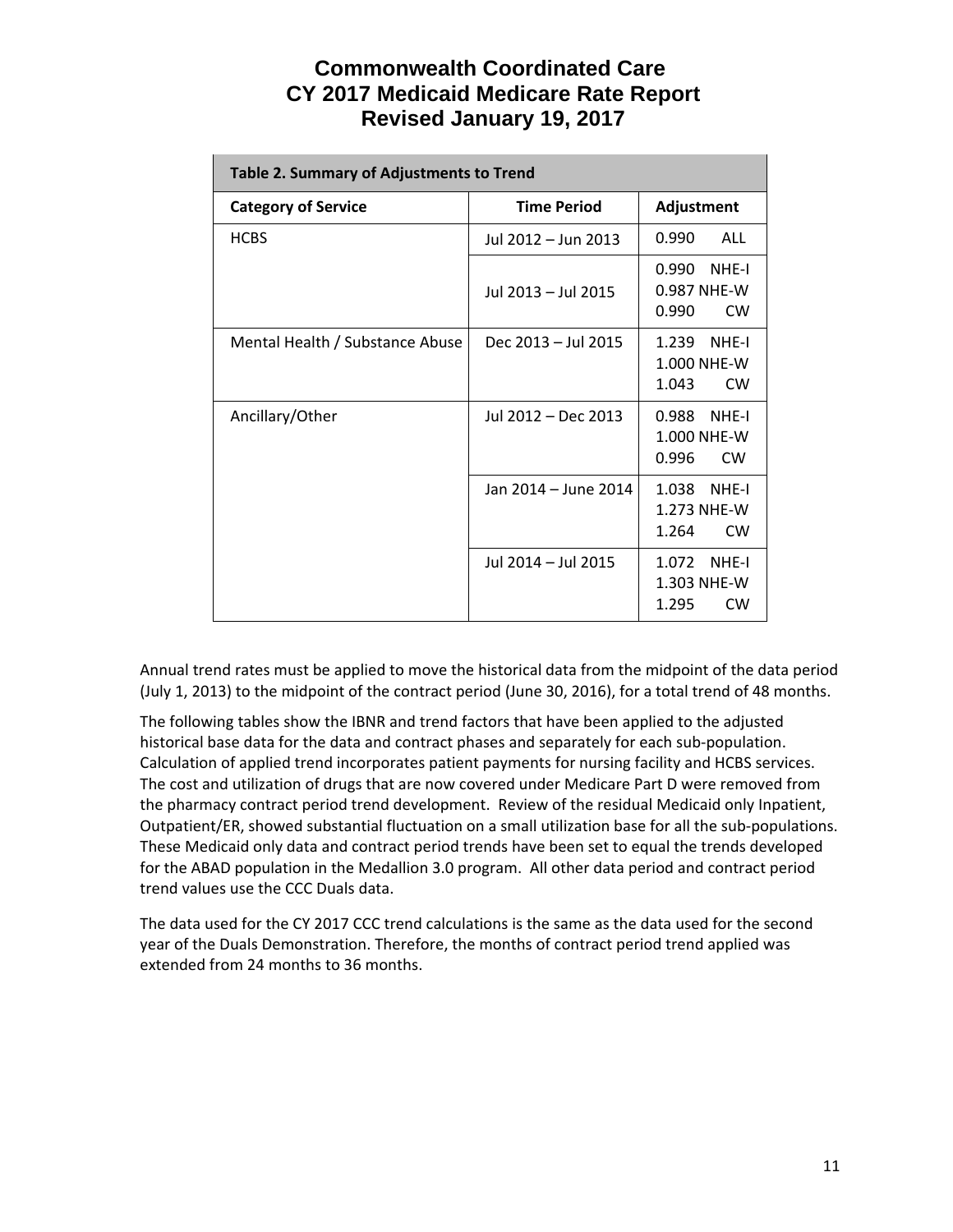| <b>Table 3. Summary of IBNR Adjustments</b> |                            |                     |                       |  |  |  |
|---------------------------------------------|----------------------------|---------------------|-----------------------|--|--|--|
| <b>Category of Service</b>                  | <b>NHE - Institutional</b> | <b>NHE - Waiver</b> | <b>Community Well</b> |  |  |  |
| Inpatient                                   | 0.1%                       | 0.0%                | 0.3%                  |  |  |  |
| Outpatient/ER                               | 0.0%                       | 0.0%                | 0.5%                  |  |  |  |
| Physician/Professional                      | 0.0%                       | 0.0%                | 0.0%                  |  |  |  |
| Pharmacy                                    | 0.0%                       | 0.0%                | 0.0%                  |  |  |  |
| <b>Nursing Facility</b>                     | 0.0%                       | 0.0%                | 0.0%                  |  |  |  |
| <b>HCBS/Home Health Care</b>                | 0.0%                       | n/a                 | 0.0%                  |  |  |  |
| HCBS/Home Health Care -<br>CD Only          | n/a                        | 0.0%                | n/a                   |  |  |  |
| HCBS/Home Health Care -<br>without CD       | n/a                        | 0.0%                | n/a                   |  |  |  |
| Mental Health/<br>Substance Abuse           | 0.0%                       | 0.0%                | 0.0%                  |  |  |  |
| Ancillary/Other                             | 0.0%                       | 0.0%                | 0.0%                  |  |  |  |
| Medicare Crossover                          | $-0.2%$                    | 0.0%                | 0.0%                  |  |  |  |
| <b>Weighted Average</b>                     | 0.0%                       | 0.0%                | 0.0%                  |  |  |  |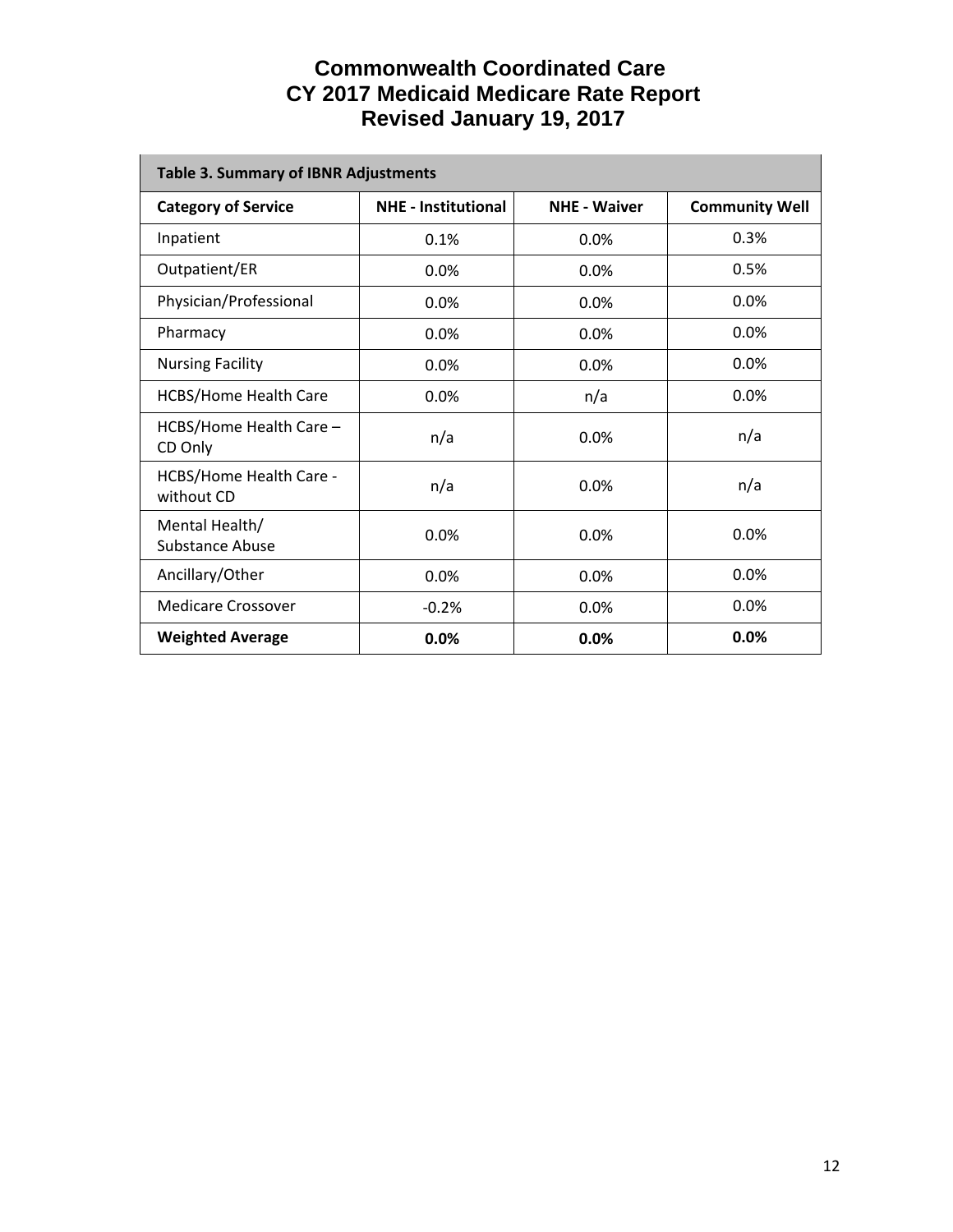| <b>Table 4. Summary of Trend Adjustments</b> |                              |                              |                              |  |  |  |
|----------------------------------------------|------------------------------|------------------------------|------------------------------|--|--|--|
|                                              | <b>NHE - Institutional</b>   | <b>NHE - Waiver</b>          | <b>Community Well</b>        |  |  |  |
| <b>Category of Service</b>                   | <b>Total Trend</b><br>Factor | <b>Total Trend</b><br>Factor | <b>Total Trend</b><br>Factor |  |  |  |
| Inpatient                                    | 1.1218                       | 1.1218                       | 1.1218                       |  |  |  |
| Outpatient/ER                                | 1.0909                       | 1.0909                       | 1.0909                       |  |  |  |
| Physician/<br>Professional                   | 1.4211                       | 1.5524                       | 0.8480                       |  |  |  |
| Pharmacy                                     | 0.9390                       | 0.9610                       | 0.8640                       |  |  |  |
| <b>Nursing Facility</b>                      | 1.0075                       | 1.0075                       | 0.9590                       |  |  |  |
| HCBS/<br><b>Home Health Care</b>             | 1.1456                       | n/a                          | 0.9396                       |  |  |  |
| HCBS/Home Health Care -<br>CD only           | n/a                          | 1.6318                       | n/a                          |  |  |  |
| HCBS/Home Health Care -<br>without CD        | n/a                          | 0.9890                       | n/a                          |  |  |  |
| Mental Health/ Substance<br>Abuse            | 0.9710                       | 1.3057                       | 1.1583                       |  |  |  |
| Ancillary/Other                              | 0.8810                       | 1.0660                       | 1.1503                       |  |  |  |
| Medicare Crossover                           | 1.0683                       | 1.0118                       | 1.2173                       |  |  |  |
| <b>Weighted Average</b>                      | 1.0086                       | 1.1382                       | 1.1353                       |  |  |  |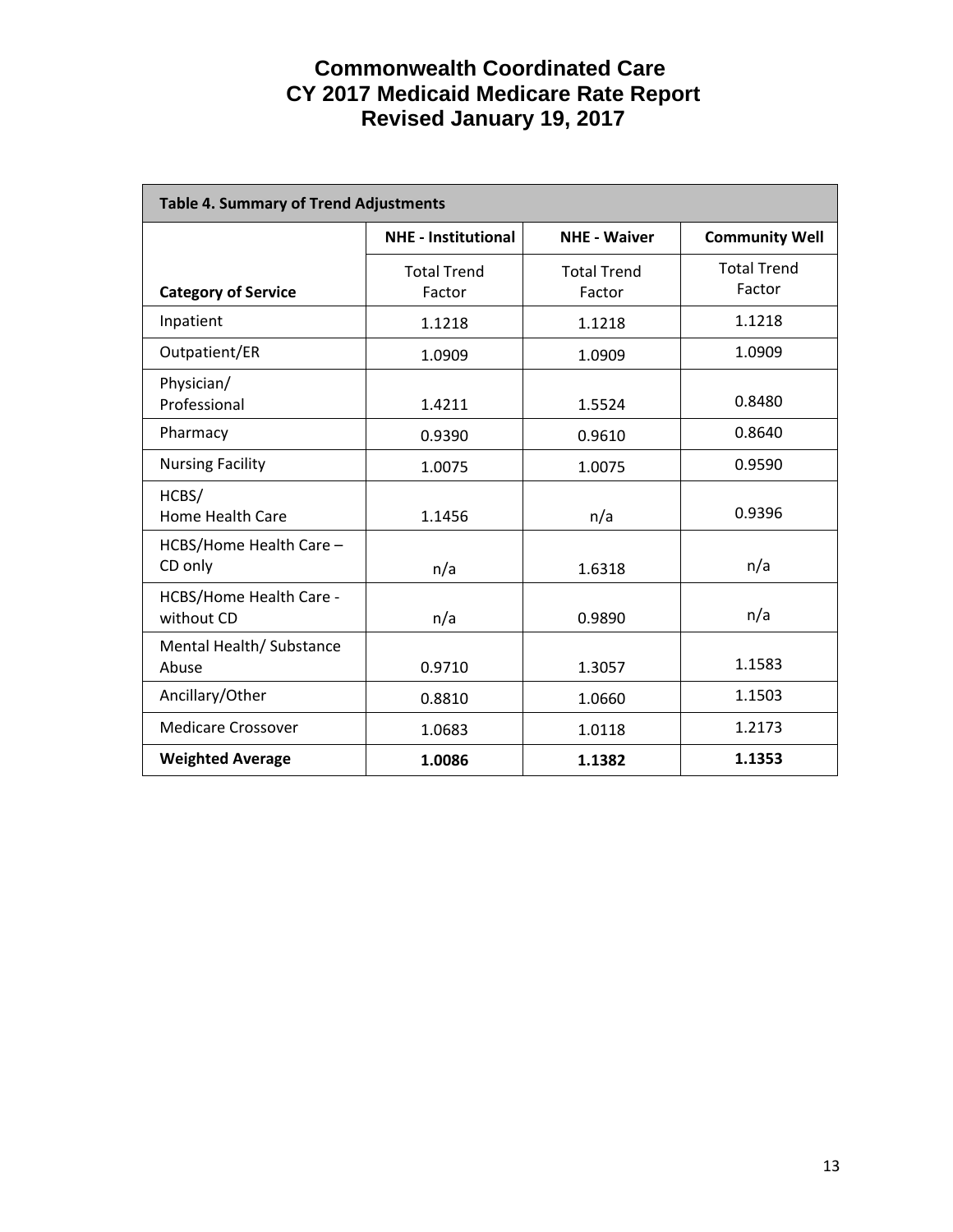#### *Blended Nursing Home Eligible Medicaid Capitation Rates and the Member Enrollment Mix Adjustment*

The NHE population is a combination of the NHE‐Institutional and the NHE‐Waiver populations. The adjusted and trended rates for these two populations are blended using the eligible member month distribution for June 2016 of 40% NHE‐I and 60% NHE‐W.

Table 5 presents the NHE blended rates effective January 1, 2017 – December 31, 2017. The blended NHE rates will be revised over the period of the Demonstration to pay health plan specific rates within each region that reflect the actual proportion of NHE-I and NHE-W members enrolled in each plan. This Member Enrollment Mix Adjustment (MEMA) adjustment is intended to minimize the risk due to actual plan enrollment that diverges from the Demonstration population average mix for any one plan and to adjust to the changes in enrollment mix over the course of the Demonstration. DMAS has adopted the MEMA policy recommendations described in a memo dated September 30, 2013. It is available on the DMAS website at

http://www.dmas.virginia.gov/Content\_atchs/altc/cntct-mmfa\_cr3.pdf.

| Table 5. CT 2017 Blended Nursing Home Eligible-Institutional and Nursing Home Eligible-Walver |              |                     |                             |                       |            |                                  |                           |
|-----------------------------------------------------------------------------------------------|--------------|---------------------|-----------------------------|-----------------------|------------|----------------------------------|---------------------------|
|                                                                                               |              |                     |                             |                       |            |                                  |                           |
| Sub-<br>Population                                                                            | Age<br>Group | Central<br>Virginia | <b>Northern</b><br>Virginia | Southwest/<br>Roanoke | Tidewater  | Western/<br>Charlottes-<br>ville | <b>CY 2017</b><br>Average |
| <b>Nursing</b><br>Home                                                                        | Age 21-64    | \$5,127.91          | \$6,363.09                  | \$5,255.47            | \$5,165.31 | \$4,668.12                       | \$5,308.65                |
| Eligible-<br>Institutional                                                                    | Age 65+      | \$5,195.17          | \$6,237.49                  | \$5,004.60            | \$5,010.85 | \$5,035.80                       | \$5,249.15                |
| <b>Nursing</b><br>Home<br>Eligible-<br>Waiver                                                 | Age 21-64    | \$2,694.24          | \$3,461.16                  | \$2,566.86            | \$2,661.89 | \$2,646.53                       | \$2,749.99                |
|                                                                                               | Age 65+      | \$2,508.27          | \$3,453.64                  | \$2,330.71            | \$2,457.68 | \$2,256.99                       | \$2,753.78                |
| <b>Nursing</b>                                                                                | Age 21-64    | \$3,240.85          | \$4,290.76                  | \$3,196.67            | \$3,237.42 | \$3,133.74                       | \$3,357.14                |
| Home<br><b>Eligible</b>                                                                       | Age 65+      | \$3,773.78          | \$4,213.63                  | \$3,962.93            | \$3,578.42 | \$3,737.81                       | \$3,865.72                |
|                                                                                               | Average      | \$3,648.70          | \$4,223.71                  | \$3,778.60            | \$3,493.61 | \$3,594.70                       | \$3,755.53                |

**Table 5. CY 2017 Blended Nursing Home Eligible‐Institutional and Nursing Home Eligible‐Waiver**

Note: Weighted Averages are based on June 2016 Member Month Distribution.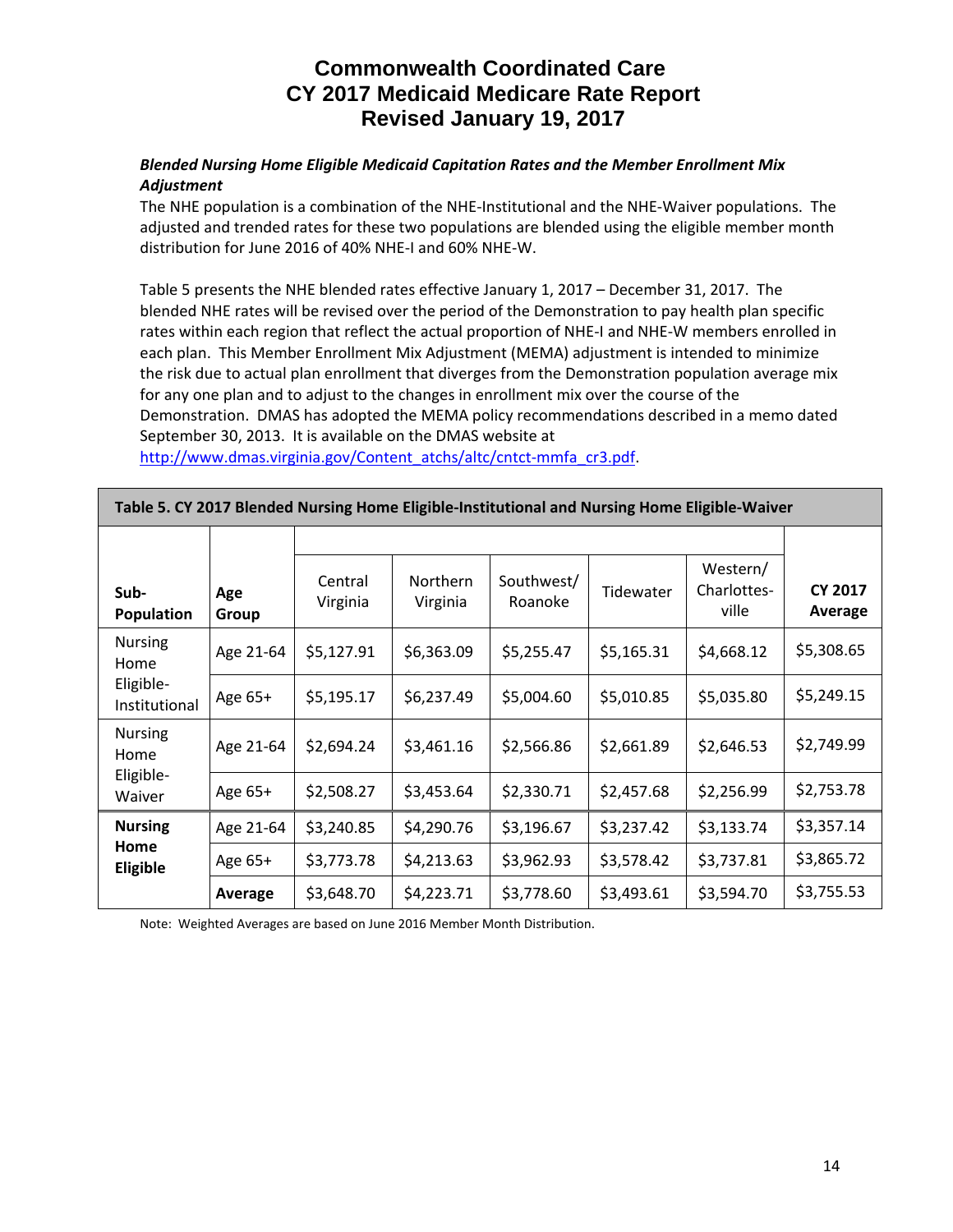#### *Base Medicaid Capitation Rates*

The CY17 base capitation rates for the blended NHE and CW prior to the third year savings adjustment are presented in Table 6.

| Table 6. CY 2017 Dual Demonstration Base Capitation Rates Prior to 2% Savings and 3% Quality Withhold |              |                     |                             |                       |            |                                  |                           |
|-------------------------------------------------------------------------------------------------------|--------------|---------------------|-----------------------------|-----------------------|------------|----------------------------------|---------------------------|
|                                                                                                       |              |                     |                             |                       |            |                                  |                           |
| Sub-<br><b>Population</b>                                                                             | Age<br>Group | Central<br>Virginia | <b>Northern</b><br>Virginia | Southwest/<br>Roanoke | Tidewater  | Western/<br>Charlottes-<br>ville | <b>CY 2017</b><br>Average |
| <b>Nursing</b>                                                                                        | Age 21-64    | \$3,240.85          | \$4,290.76                  | \$3,196.67            | \$3,237.42 | \$3,133.74                       | \$3,357.14                |
| Home<br>Eligible*                                                                                     | Age 65+      | \$3,773.78          | \$4,213.63                  | \$3,962.93            | \$3,578.42 | \$3,737.81                       | \$3,865.72                |
|                                                                                                       | Average      | \$3,648.70          | \$4,223.71                  | \$3,778.60            | \$3,493.61 | \$3,594.70                       | \$3,755.53                |
| Community                                                                                             | Age 21-64    | \$415.54            | \$340.72                    | \$429.64              | \$346.85   | \$269.84                         | \$377.40                  |
| Well                                                                                                  | Age 65+      | \$237.06            | \$150.11                    | \$291.04              | \$219.63   | \$234.51                         | \$199.62                  |
|                                                                                                       | Average      | \$328.90            | \$184.02                    | \$373.84              | \$284.21   | \$253.48                         | \$273.98                  |
| <b>Weighted Average</b>                                                                               |              | \$1,768.51          | \$1,405.93                  | \$1,883.34            | \$1,582.36 | \$1,745.69                       | \$1,643.24                |

Note: Weighted Averages are based on June 2016 Member Month Distribution

\*NHE rates will be adjusted by MEMA calculations over the time period of the Demonstration.

### *MOU Savings Adjustment*

The MOU signed by the Commonwealth of Virginia and the Centers for Medicare and Medicaid Services establishes annual savings assumptions for the Virginia Medicare‐Medicaid Financial Alignment Demonstration. First year savings, to cover the period CY 2014 and CY 2015, were 1%. The original MOU established CY 2016 savings at 2% and CY 2017 savings at 4%. However, DMAS submitted a request to CMS that the CY 2016 savings adjustment remain at 1% rather than increase to 2%, as in the terms of the original MOU. In early January 2016, CMS notified DMAS that it approved the reduction to the savings adjustment. As a result, the CY 2016 savings adjustment remained at 1% and is 2% for CY 2017.

The third year MOU savings of 2% is included in the Medicaid component of the capitation rates.

### *Quality Withhold adjustment*

The actual rates paid monthly to the health plans equal the final rates minus a quality withhold. Plans may earn back the "withheld" amount if they fully meet the quality criteria. There are two additional exhibits to reflect the quality withhold adjustment and the monthly rates that will actually be paid to the MMPs. The quality withhold was 1% in Demonstration Year One (2014‐2015), 2% in Demonstration Year Two (2016) and will be 3% in Demonstration Year Three (2017).

The quality withhold adjustment for 2017 of 3% is included in the Medicaid component of the capitation rates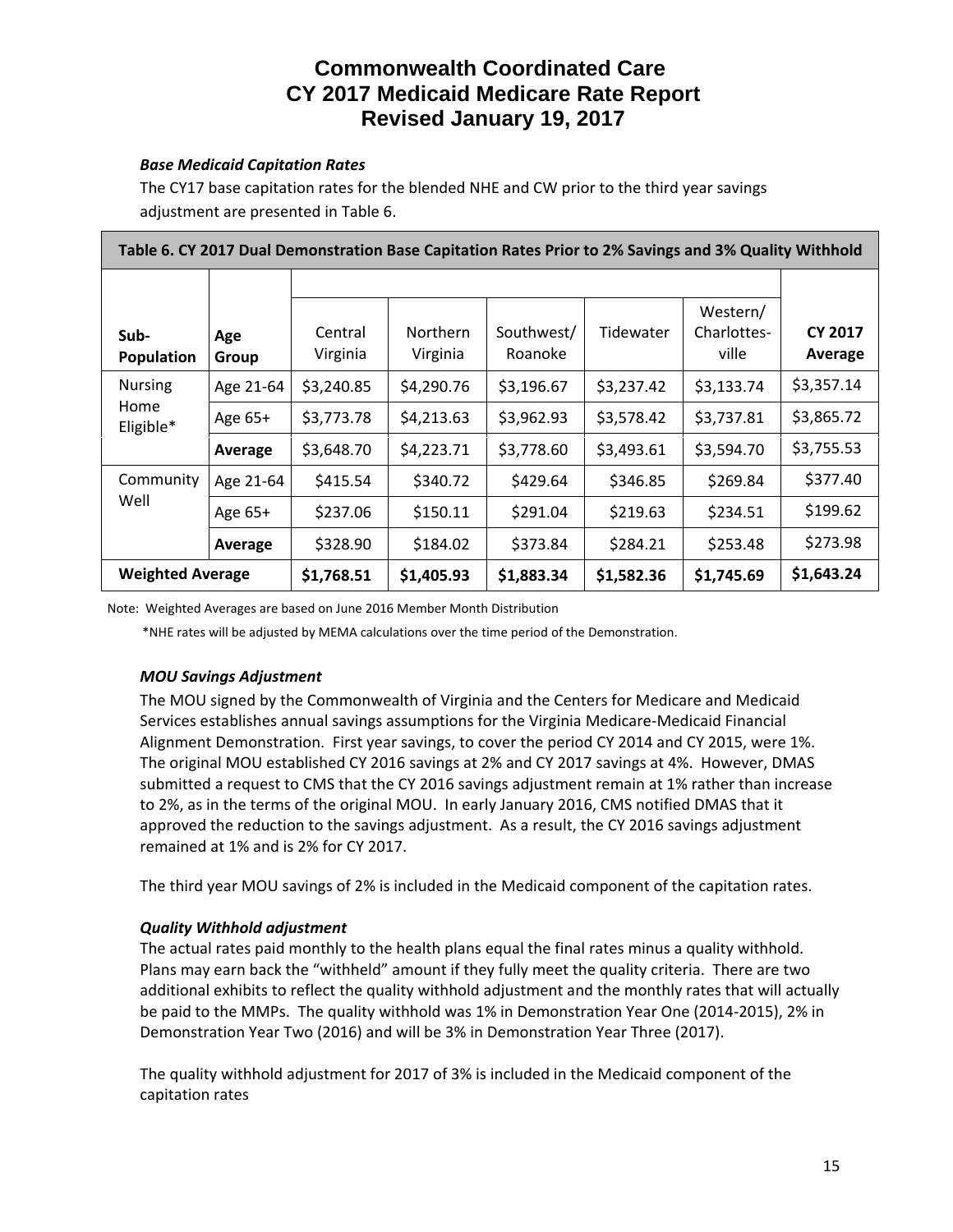#### *Summary Capitation Rates*

The resulting Medicaid capitation rates for CY 2017 are presented in Table 7. These incorporate the 2% third year savings and the 3% quality withhold. All averages are weighted by the distribution of member months in June 2016.

The NHE Age 21‐64 and Age 65 and Over regional blended rates will be revised during the year. DMAS will apply the MEMA as measured by enrollment effective January and July 2017. These MEMA adjustments will be health plan specific by region and establish rates for the remainder of the calendar year.

| Table 7. CY 2017 Dual Demonstration Capitation Rates with 2% Savings and 3% Quality Withhold |  |  |  |  |  |  |
|----------------------------------------------------------------------------------------------|--|--|--|--|--|--|
|                                                                                              |  |  |  |  |  |  |

| Sub-<br>Population      | Age<br>Group | Central<br>Virginia | <b>Northern</b><br>Virginia | Southwest/<br>Roanoke | Tidewater  | Western/<br>Charlottes-<br>ville | <b>CY 2017</b><br>Average |
|-------------------------|--------------|---------------------|-----------------------------|-----------------------|------------|----------------------------------|---------------------------|
| <b>Nursing</b>          | Age 21-64    | \$3,080.75          | \$4,078.80                  | \$3,038.75            | \$3,077.50 | \$2,978.94                       | \$3,191.30                |
| Home<br>Eligible*       | Age 65+      | \$3,587.36          | \$4,005.48                  | \$3,767.16            | \$3,401.65 | \$3,553.17                       | \$3,674.75                |
|                         | Average      | \$3,468.46          | \$4,015.06                  | \$3,591.94            | \$3,321.02 | \$3,417.12                       | \$3,570.01                |
| Community               | Age 21-64    | \$395.01            | \$323.89                    | \$408.42              | \$329.71   | \$256.51                         | \$358.75                  |
| Well                    | Age 65+      | \$225.35            | \$142.70                    | \$276.66              | \$208.78   | \$222.93                         | \$189.76                  |
|                         | Average      | \$312.65            | \$174.93                    | \$355.38              | \$270.17   | \$240.96                         | \$260.44                  |
| <b>Weighted Average</b> |              | \$1,681.15          | \$1,336.48                  | \$1,790.30            | \$1,504.20 | \$1,659.46                       | \$1,562.06                |

Note: \*NHE rates will be adjusted by MEMA calculations over the time period of the Demonstration.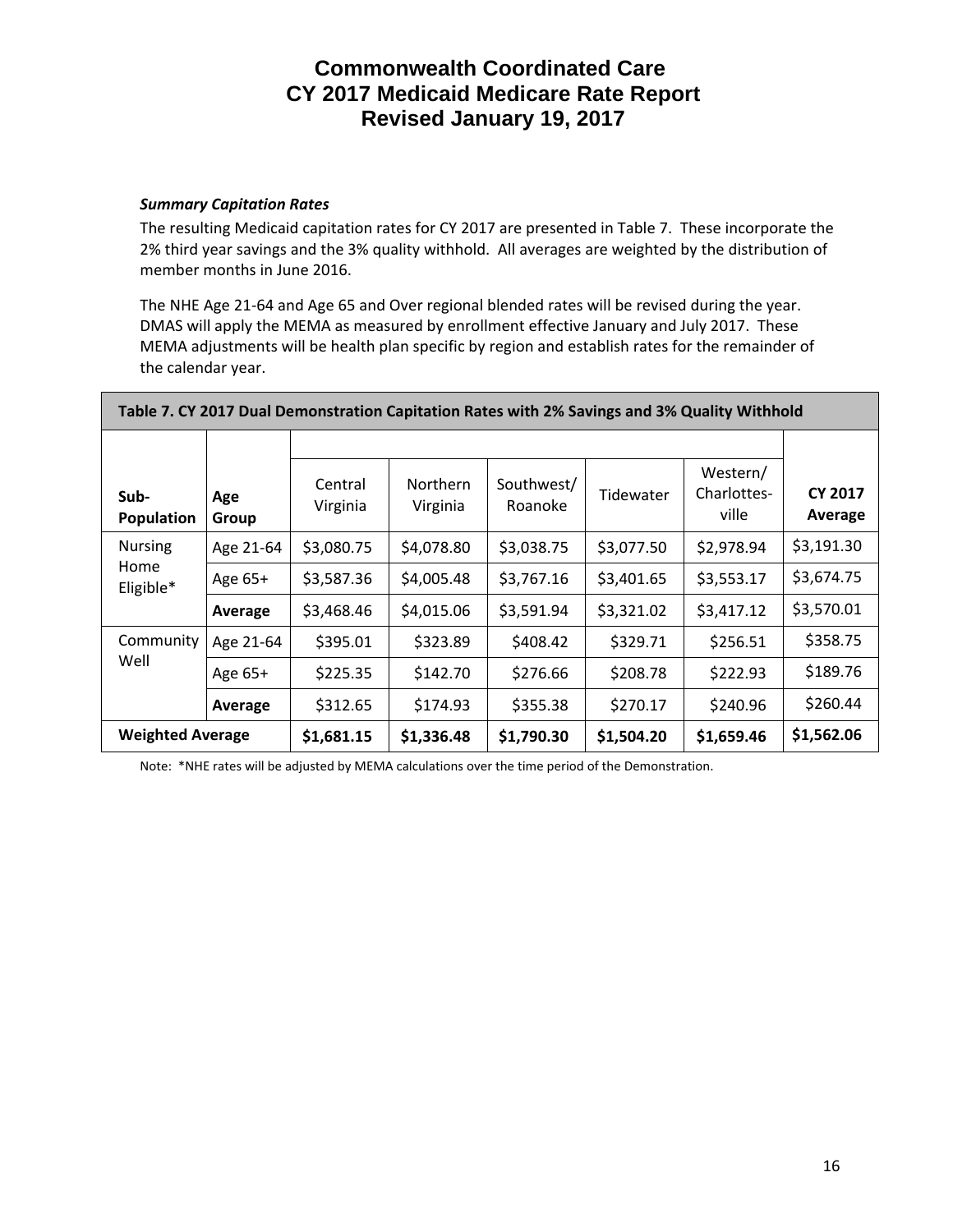| Table 8. Dual Demonstration County Listing by Region |                             |                                                                                                                                                                                                                                                                                                                                 |                                                                                                                                                                                                                                                                                          |                                                                                                                                                                                                                                                                                                              |  |  |
|------------------------------------------------------|-----------------------------|---------------------------------------------------------------------------------------------------------------------------------------------------------------------------------------------------------------------------------------------------------------------------------------------------------------------------------|------------------------------------------------------------------------------------------------------------------------------------------------------------------------------------------------------------------------------------------------------------------------------------------|--------------------------------------------------------------------------------------------------------------------------------------------------------------------------------------------------------------------------------------------------------------------------------------------------------------|--|--|
| Phase                                                | Region                      |                                                                                                                                                                                                                                                                                                                                 | County                                                                                                                                                                                                                                                                                   |                                                                                                                                                                                                                                                                                                              |  |  |
| Phase I                                              | Central Virginia            | Amelia County<br><b>Brunswick County</b><br><b>Caroline County</b><br><b>Charles City County</b><br><b>Chesterfield County</b><br><b>Colonial Heights City</b><br><b>Cumberland County</b><br>Dinwiddie County<br><b>Emporia City</b><br><b>Essex County</b><br>Franklin City<br>Fredericksburg City<br><b>Goochland County</b> | <b>Greensville County</b><br><b>Hanover County</b><br><b>Henrico County</b><br><b>Hopewell City</b><br>King George County<br>King William County<br>King and Queen<br>County<br>Lancaster County<br>Lunenburg County<br><b>Mecklenburg County</b><br>Middlesex County<br>New Kent County | Northumberland County<br>Nottoway County<br>Petersburg City<br>Powhatan County Prince<br><b>Edward County Prince</b><br>George County<br>Richmond City Richmond<br>County Southampton<br>County Spotsylvania<br><b>County Stafford County</b><br><b>Surry County Sussex</b><br>County Westmoreland<br>County |  |  |
|                                                      | Tidewater                   | <b>Accomack County</b><br>Chesapeake City<br><b>Gloucester County</b><br><b>Hampton City</b><br>Isle of Wight County<br>James City County                                                                                                                                                                                       | <b>Matthews County</b><br><b>Newport News City</b><br>Norfolk City<br>Northampton County<br>Poquoson City<br>Portsmouth City                                                                                                                                                             | <b>Suffolk City</b><br>Virginia Beach City<br>Williamsburg City<br><b>York County</b>                                                                                                                                                                                                                        |  |  |
|                                                      | Northern<br>Virginia        | Alexandria City<br><b>Arlington County</b><br><b>Culpeper County</b><br><b>Fairfax City</b>                                                                                                                                                                                                                                     | <b>Fairfax County</b><br>Falls Church City<br><b>Fauquier County</b><br>Loudoun County                                                                                                                                                                                                   | <b>Manassas City</b><br>Manassas Park City<br><b>Prince William County</b>                                                                                                                                                                                                                                   |  |  |
| Phase II                                             | Southwest/<br>Roanoke       | <b>Alleghany County</b><br><b>Bath County</b><br><b>Bedford City</b><br><b>Bedford County</b><br><b>Botetourt County</b><br><b>Buena Vista City</b><br>Covington City<br><b>Craig County</b>                                                                                                                                    | Floyd County<br>Franklin County<br><b>Giles County</b><br><b>Henry County</b><br><b>Highland County</b><br>Lexington City<br>Martinsville City<br>Montgomery County                                                                                                                      | <b>Patrick County</b><br>Pulaski County<br>Radford City<br>Roanoke City<br>Roanoke County<br>Rockbridge County<br>Salem City<br>Wythe County                                                                                                                                                                 |  |  |
|                                                      | Western/<br>Charlottesville | Albemarle County<br>Augusta County<br><b>Buckingham County</b><br>Charlottesville City<br>Fluvanna County                                                                                                                                                                                                                       | <b>Greene County</b><br>Harrisonburg City<br>Louisa County<br><b>Madison County</b><br><b>Nelson County</b>                                                                                                                                                                              | <b>Orange County</b><br>Rockingham County<br><b>Staunton City</b><br>Waynesboro City                                                                                                                                                                                                                         |  |  |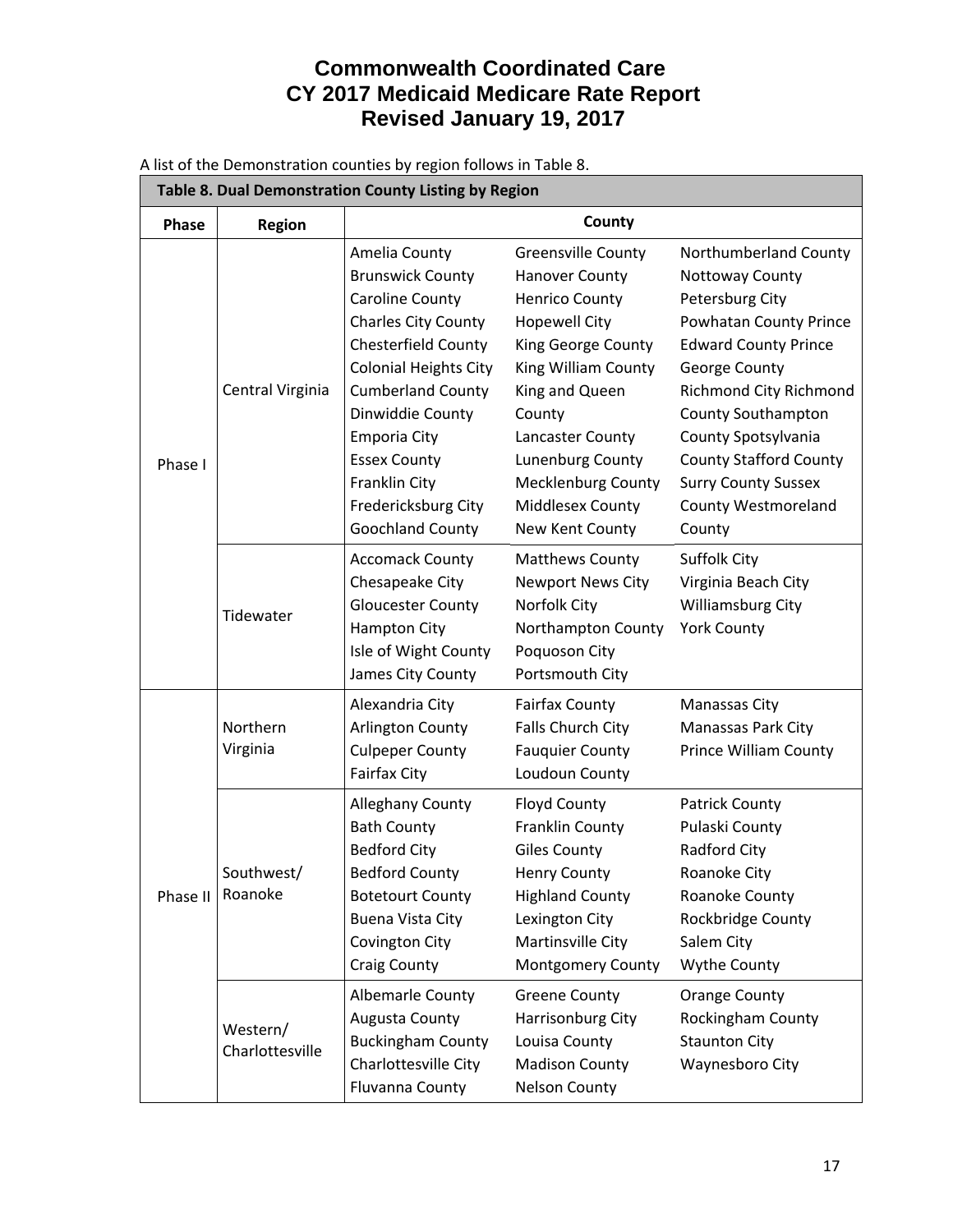#### **III. Medicare Components of the Rate – CY 2017**

#### *Medicare A/B Services*

CMS has developed baseline spending (costs absent the Demonstration) for Medicare A and B services using estimates of what Medicare would have spent on behalf of the enrollees absent the Demonstration. With the exception of specific subsets of enrollees as noted below, the Medicare baseline for A/B services is a blend of the Medicare Fee‐for‐Service (FFS) Standardized County Rates, as adjusted below, and the Medicare Advantage projected payment rates for each year, weighted by the proportion of the target population that would otherwise be enrolled in each program in the absence of the Demonstration. The Medicare Advantage baseline spending includes costs that would have occurred absent the Demonstration, such as quality bonus payments for applicable Medicare Advantage plans.

Both baseline spending and payment rates under the Demonstration for Medicare A/B services are calculated as PMPM standardized amounts for each Demonstration county. Except as otherwise noted, the Medicare A/B portion of the baseline is updated annually based on the annual FFS estimates and benchmarks released each year with the annual Medicare Advantage and Part D rate announcement, and Medicare Advantage bids (for the applicable year or for prior years trended forward to the applicable year) for products in which potential Demonstration enrollees would be enrolled absent the Demonstration.

### *Medicare A/B Baseline Incorporating Medicare A/B FFS Baseline and Medicare Advantage Component*: CY 2017 Medicare A/B Baseline County rates are provided below.

The rates represent the weighted average of the CY 2017 FFS Standardized County Rates, updated to incorporate the adjustments noted below, and the Medicare Advantage projected payment rates for CY 2017, based on the expected enrollment of beneficiaries from Medicare FFS and Medicare Advantage prior to the demonstration start at the county level.

**Please Note:** *In CY 2016, CMS updated the Medicare A/B baseline rate to better align Commonwealth Coordinated Care program Plan payments with Medicare fee‐for‐service costs, by offsetting underprediction in the CMS‐HCC risk adjustment model for full‐benefit dual eligible beneficiaries in the community. In CY 2017 CMS will implement a new HCC risk adjustment model across all of Medicare Advantage, as well as for Medicare‐Medicaid Plans, that will increase risk scores for community full‐benefit dual eligible beneficiaries in order to address this underprediction* issue. As a result, CMS will not be making such an adjustment to the FFS component of the Medicare *A/B baseline in 2017. While this means that the standardized (non‐risk adjusted) rates generally decline from CY 2016 to CY 2017, we expect these decreases will be offset by implementation of the new risk adjustment model.*

*Applying the Savings Percentage:* The savings percentage (2% in Demonstration Year Three) described in Section IV is applied to the final Medicare A/B baseline (blending the final Medicare A/B FFS baseline and the Medicare Advantage rate components).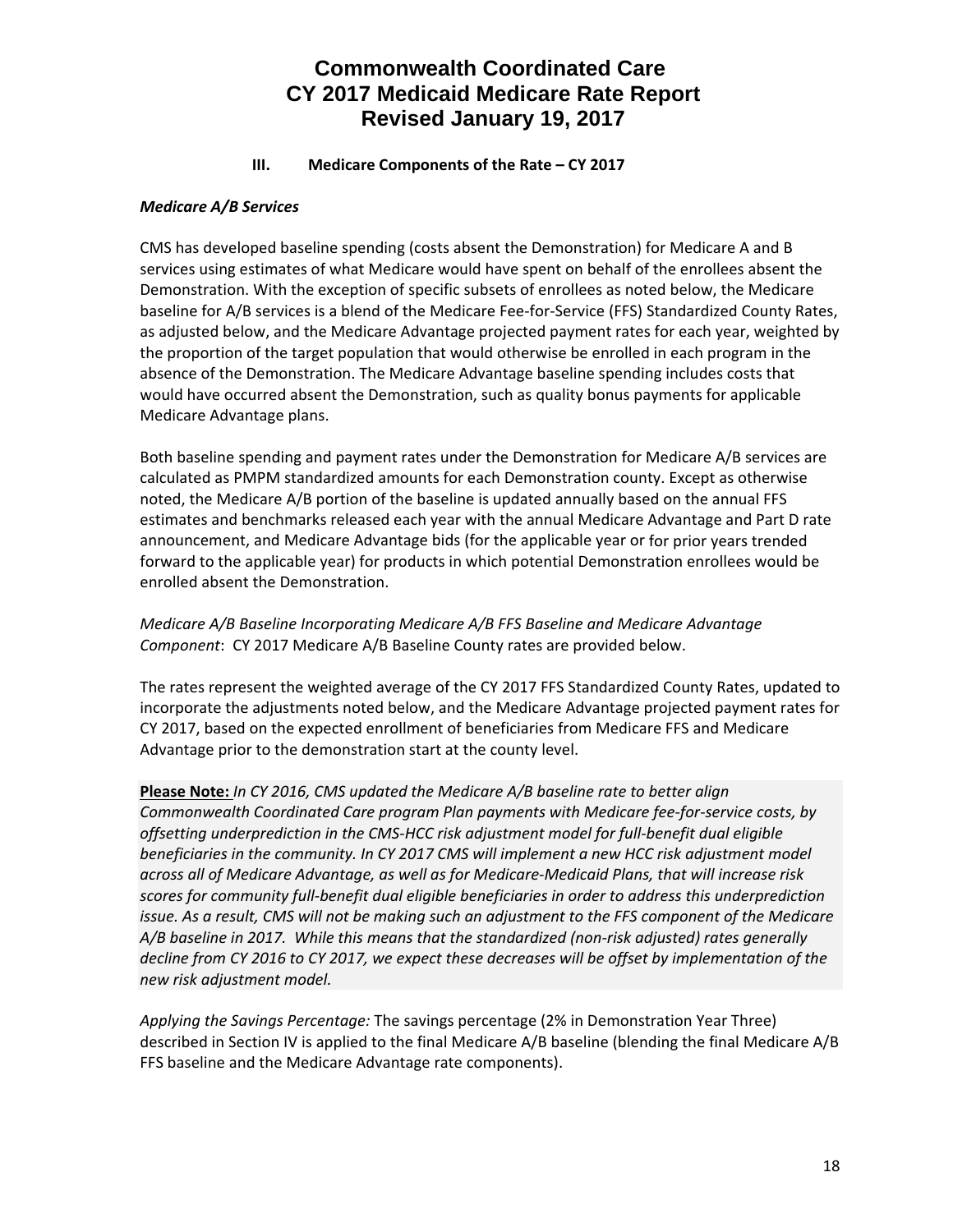*Medicare A/B Component Payments:* CY 2017 Medicare A/B Baseline County rates are provided below.

The FFS component of the CY 2017 Medicare A/B baseline rate has been updated to reflect a 1.74% upward adjustment to account for the disproportionate share of bad debt attributable to Medicare‐ Medicaid enrollees in Medicare FFS (in the absence of the Demonstration).

*Coding Intensity Adjustment:* CMS annually applies a coding intensity factor to Medicare Advantage risk scores to account for differences in diagnosis coding patterns between the Medicare Advantage and the Original Fee‐for‐Service Medicare programs. The adjustment for CY 2017 in Medicare Advantage is 5.66%. For 2017, CMS will apply the full prevailing Medicare Advantage coding intensity adjustment and there is no upward adjustment to the Medicare A/B baseline rates to offset this reduction in the risk scores.

*Impact of Sequestration*: Under sequestration, for services beginning April 1, 2013, Medicare payments to providers for individual services under Medicare Parts A and B, and non‐exempt portions of capitated payments to Part C Medicare Advantage Plans and Part D Medicare Prescription Drug Plans are reduced by 2%. These reductions are also applied to the Medicare components of the integrated rate. Therefore, under this Demonstration CMS will reduce non‐ exempt portions of the Medicare components of the integrated rate by 2%, as noted in the sections below.

*Default Rate:* The default rate will be paid when a beneficiary's address on record is outside of the service area. The default rate is specific to each Participating Plan and is calculated using an enrollment‐weighted average of the rates for each county in which the Demonstration Plan participates.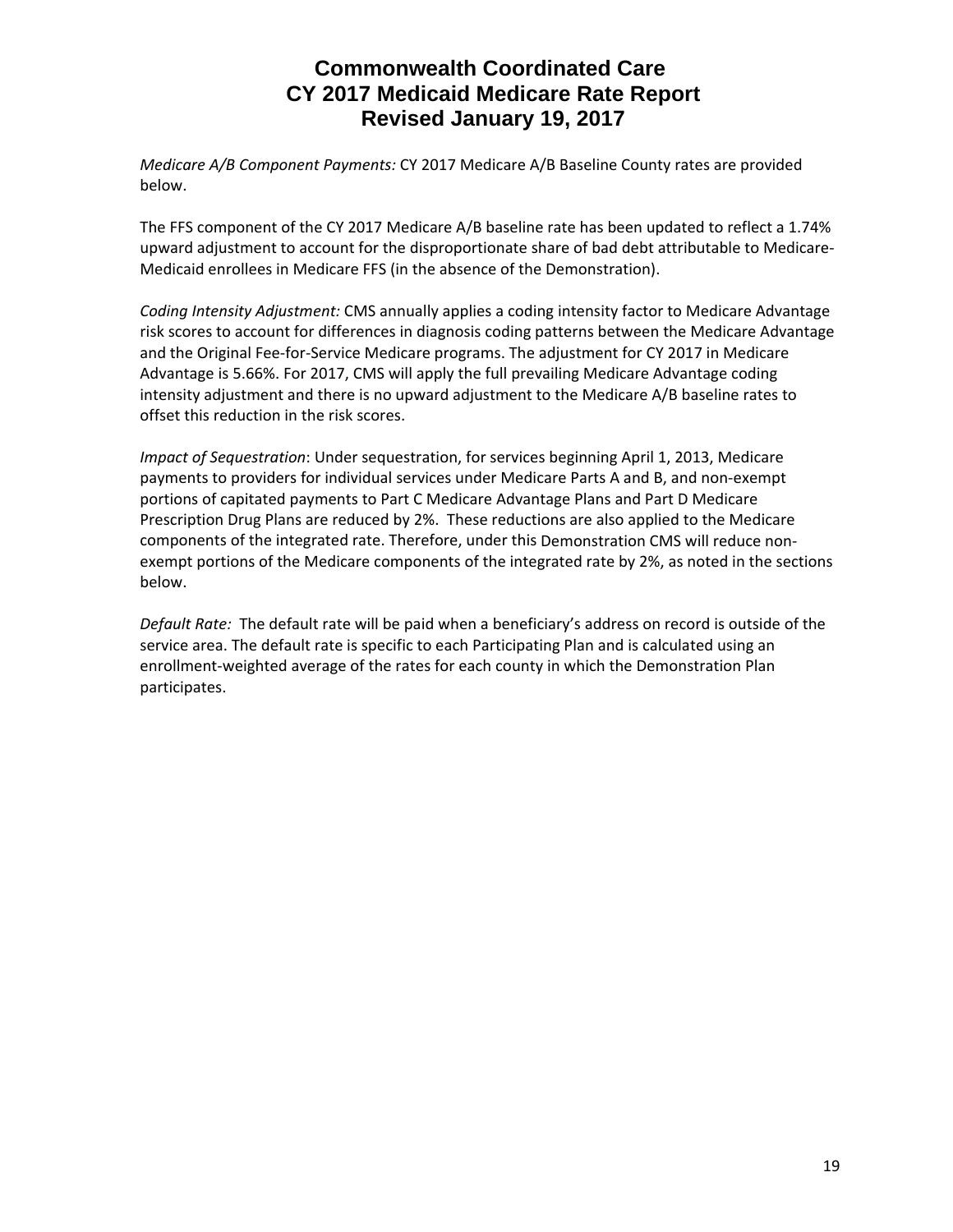| 2017 Medicare A/B Baseline PMPM, Non-ESRD Beneficiaries, Standardized 1.0 Risk Score, by |                      |                 |                     |                     |                     |
|------------------------------------------------------------------------------------------|----------------------|-----------------|---------------------|---------------------|---------------------|
| Demonstration County <sup>1</sup>                                                        |                      |                 |                     |                     |                     |
| County                                                                                   | 2017                 | 2017            | 2017 Updated        | 2017                | <b>2017 Final</b>   |
|                                                                                          | <b>Published FFS</b> | <b>Updated</b>  | <b>Medicare A/B</b> | <b>Medicare A/B</b> | <b>Medicare A/B</b> |
|                                                                                          | <b>Standardized</b>  | <b>Medicare</b> | <b>Baseline</b>     | <b>Baseline</b>     | <b>PMPM</b>         |
|                                                                                          | <b>County Rate</b>   | A/B FFS         |                     | PMPM,               | Payment             |
|                                                                                          |                      | <b>Baseline</b> | (incorporating      | <b>Savings</b>      |                     |
|                                                                                          |                      |                 | updated             | Percentage          | (2%                 |
|                                                                                          |                      | (updated by     | Medicare A/B        | <b>Applied</b>      | sequestration       |
|                                                                                          |                      | CY 2017 bad     | FFS baseline        |                     | reduction           |
|                                                                                          |                      | debt            | and Medicare        | (after              | applied and         |
|                                                                                          |                      | adjustment)     | Advantage           | application of      | prior to quality    |
|                                                                                          |                      |                 | component)          | 2% savings          | withhold)           |
|                                                                                          |                      |                 |                     | percentage)         |                     |
| Albemarle                                                                                | \$718.16             | \$730.66        | \$731.71            | \$717.08            | \$702.74            |
| Alexandria City                                                                          | 798.52               | 812.41          | 812.44              | 796.20              | 780.28              |
| Alleghany                                                                                | 705.62               | 717.90          | 718.50              | 704.13              | 690.05              |
| Amelia                                                                                   | 849.07               | 863.84          | 862.62              | 845.37              | 828.46              |
| Arlington                                                                                | 716.06               | 728.52          | 729.13              | 714.55              | 700.26              |
| Augusta                                                                                  | 712.35               | 724.74          | 729.32              | 714.73              | 700.44              |
| Bath                                                                                     | 1023.62              | 1041.43         | 1041.43             | 1020.60             | 1000.19             |
| <b>Bedford City</b>                                                                      | 712.10               | 724.49          | 725.46              | 710.95              | 696.73              |
| Bedford                                                                                  | 713.35               | 725.76          | 726.26              | 711.74              | 697.51              |
| Botetourt                                                                                | 712.24               | 724.63          | 733.84              | 719.16              | 704.78              |
| <b>Brunswick</b>                                                                         | 734.70               | 747.48          | 748.72              | 733.75              | 719.08              |
| Buckingham                                                                               | 723.43               | 736.02          | 737.11              | 722.37              | 707.92              |
| <b>Buena Vista City</b>                                                                  | 665.81               | 677.40          | 678.69              | 665.12              | 651.82              |
| Caroline                                                                                 | 782.79               | 796.41          | 796.41              | 780.48              | 764.87              |
| <b>Charles City</b>                                                                      | 718.98               | 731.49          | 735.53              | 720.83              | 706.41              |
| Charlottesville City                                                                     | 697.39               | 709.52          | 710.51              | 696.29              | 682.36              |
| Chesapeake City                                                                          | 761.46               | 774.71          | 777.94              | 762.37              | 747.12              |
| Chesterfield                                                                             | 770.95               | 784.36          | 786.70              | 770.96              | 755.54              |
| <b>Colonial Heights City</b>                                                             | 771.74               | 785.17          | 785.83              | 770.11              | 754.71              |
| Covington City                                                                           | 727.57               | 740.23          | 740.23              | 725.42              | 710.91              |
| Craig                                                                                    | 726.10               | 738.73          | 738.73              | 723.96              | 709.48              |
| Culpeper                                                                                 | 792.05               | 805.83          | 805.83              | 789.72              | 773.93              |
| Cumberland                                                                               | 715.13               | 727.57          | 733.22              | 718.56              | 704.19              |
| Dinwiddie                                                                                | 781.78               | 795.38          | 796.03              | 780.11              | 764.51              |
| <b>Emporia City</b>                                                                      | 745.80               | 758.78          | 760.17              | 744.96              | 730.06              |
| Essex                                                                                    | 781.91               | 795.52          | 795.52              | 779.61              | 764.02              |
| Fairfax City                                                                             | 748.60               | 761.63          | 761.63              | 746.40              | 731.47              |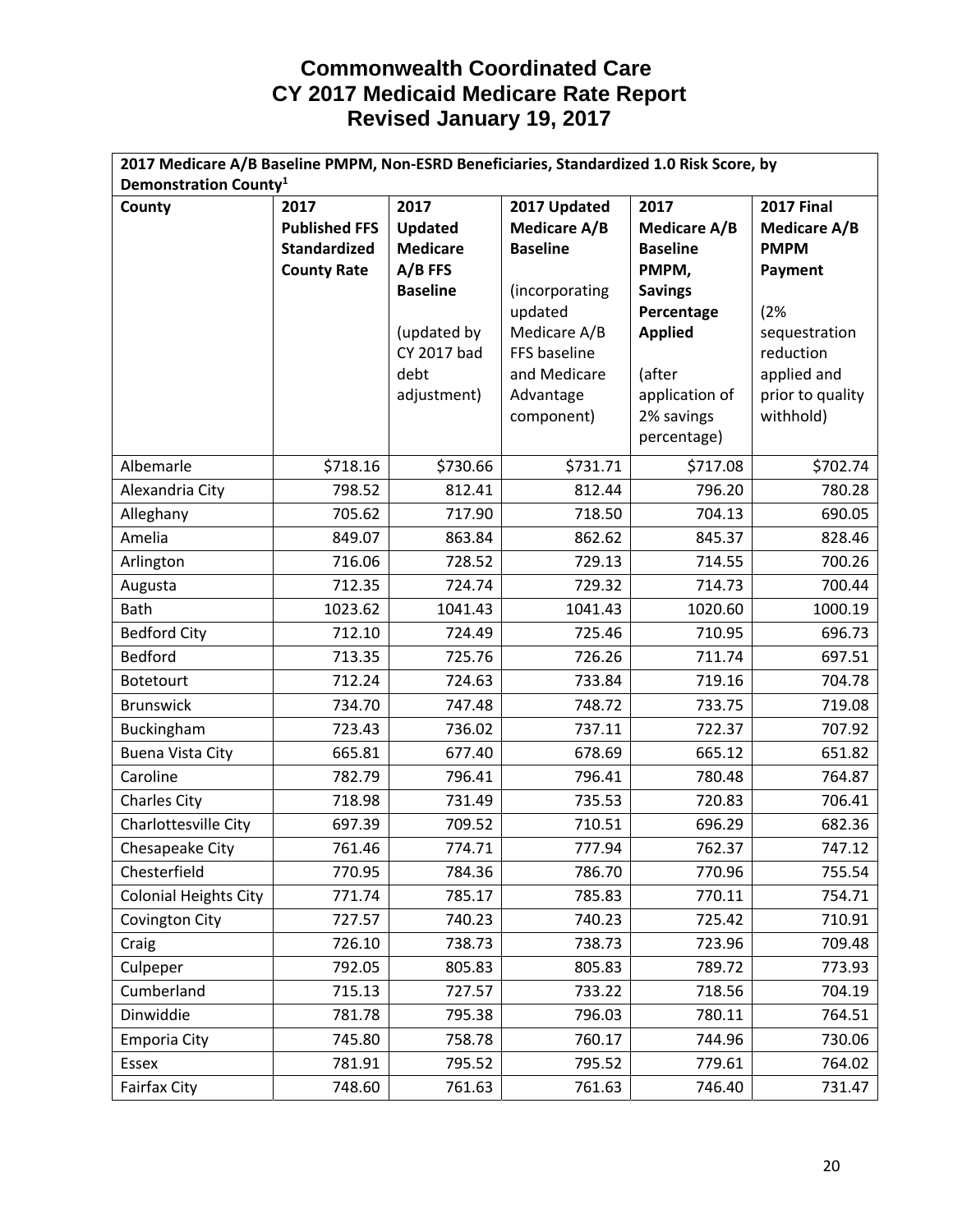| 2017 Medicare A/B Baseline PMPM, Non-ESRD Beneficiaries, Standardized 1.0 Risk Score, by |                      |                 |                     |                     |                     |
|------------------------------------------------------------------------------------------|----------------------|-----------------|---------------------|---------------------|---------------------|
| Demonstration County <sup>1</sup>                                                        |                      |                 |                     |                     |                     |
| County                                                                                   | 2017                 | 2017            | 2017 Updated        | 2017                | <b>2017 Final</b>   |
|                                                                                          | <b>Published FFS</b> | <b>Updated</b>  | <b>Medicare A/B</b> | <b>Medicare A/B</b> | <b>Medicare A/B</b> |
|                                                                                          | <b>Standardized</b>  | <b>Medicare</b> | <b>Baseline</b>     | <b>Baseline</b>     | <b>PMPM</b>         |
|                                                                                          | <b>County Rate</b>   | A/B FFS         |                     | PMPM,               | Payment             |
|                                                                                          |                      | <b>Baseline</b> | (incorporating      | <b>Savings</b>      |                     |
|                                                                                          |                      |                 | updated             | Percentage          | (2%                 |
|                                                                                          |                      | (updated by     | Medicare A/B        | <b>Applied</b>      | sequestration       |
|                                                                                          |                      | CY 2017 bad     | FFS baseline        |                     | reduction           |
|                                                                                          |                      | debt            | and Medicare        | (after              | applied and         |
|                                                                                          |                      | adjustment)     | Advantage           | application of      | prior to quality    |
|                                                                                          |                      |                 | component)          | 2% savings          | withhold)           |
|                                                                                          |                      |                 |                     | percentage)         |                     |
| Fairfax                                                                                  | \$745.03             | \$757.99        | \$758.71            | \$743.54            | \$728.67            |
| Falls Church City                                                                        | 758.00               | 771.19          | 770.25              | 754.84              | 739.74              |
| Fauquier                                                                                 | 791.12               | 804.89          | 804.89              | 788.79              | 773.01              |
| Floyd                                                                                    | 693.20               | 705.26          | 708.78              | 694.61              | 680.72              |
| Fluvanna                                                                                 | 711.90               | 724.29          | 725.44              | 710.93              | 696.71              |
| Franklin City                                                                            | 797.65               | 811.53          | 811.07              | 794.85              | 778.95              |
| Franklin                                                                                 | 708.51               | 720.84          | 730.71              | 716.10              | 701.78              |
| Fredericksburg City                                                                      | 874.85               | 890.07          | 890.07              | 872.27              | 854.82              |
| Giles                                                                                    | 704.04               | 716.29          | 716.29              | 701.96              | 687.92              |
| Gloucester                                                                               | 709.66               | 722.01          | 728.32              | 713.75              | 699.48              |
| Goochland                                                                                | 771.60               | 785.03          | 787.14              | 771.40              | 755.97              |
| Greene                                                                                   | 726.65               | 739.29          | 741.13              | 726.31              | 711.78              |
| Greensville                                                                              | 791.87               | 805.65          | 810.11              | 793.91              | 778.03              |
| <b>Hampton City</b>                                                                      | 776.66               | 790.17          | 794.64              | 778.75              | 763.18              |
| Hanover                                                                                  | 780.99               | 794.58          | 797.08              | 781.13              | 765.51              |
| Harrisonburg City                                                                        | 697.80               | 709.94          | 710.21              | 696.01              | 682.09              |
| Henrico                                                                                  | 790.85               | 804.61          | 807.77              | 791.61              | 775.78              |
| Henry                                                                                    | 716.22               | 728.68          | 734.54              | 719.85              | 705.45              |
| Highland                                                                                 | 745.69               | 758.67          | 758.67              | 743.50              | 728.63              |
| <b>Hopewell City</b>                                                                     | 826.94               | 841.33          | 839.16              | 822.38              | 805.93              |
| Isle of Wight                                                                            | 760.97               | 774.21          | 783.74              | 768.06              | 752.70              |
| James City                                                                               | 736.14               | 748.95          | 752.12              | 737.08              | 722.34              |
| King and Queen                                                                           | 733.49               | 746.25          | 746.25              | 731.33              | 716.70              |
| King George                                                                              | 828.38               | 842.79          | 842.79              | 825.94              | 809.42              |
| King William                                                                             | 786.01               | 799.69          | 800.36              | 784.35              | 768.66              |
| Lancaster                                                                                | 689.38               | 701.38          | 703.37              | 689.30              | 675.51              |
| Lexington City                                                                           | 715.64               | 728.09          | 728.09              | 713.53              | 699.26              |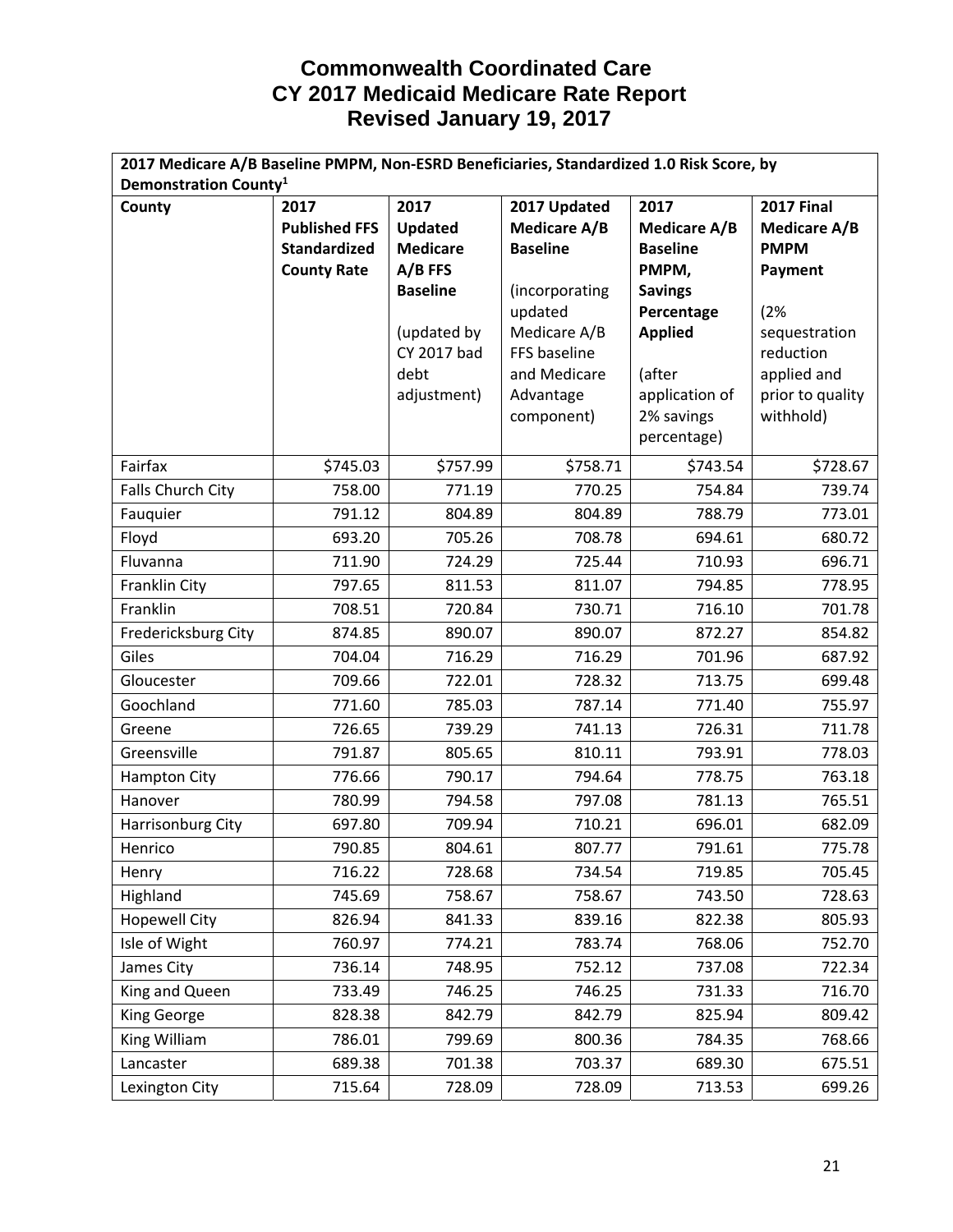| 2017 Medicare A/B Baseline PMPM, Non-ESRD Beneficiaries, Standardized 1.0 Risk Score, by |                      |                 |                     |                     |                     |
|------------------------------------------------------------------------------------------|----------------------|-----------------|---------------------|---------------------|---------------------|
| Demonstration County <sup>1</sup>                                                        |                      |                 |                     |                     |                     |
| County                                                                                   | 2017                 | 2017            | 2017 Updated        | 2017                | <b>2017 Final</b>   |
|                                                                                          | <b>Published FFS</b> | <b>Updated</b>  | <b>Medicare A/B</b> | <b>Medicare A/B</b> | <b>Medicare A/B</b> |
|                                                                                          | <b>Standardized</b>  | <b>Medicare</b> | <b>Baseline</b>     | <b>Baseline</b>     | <b>PMPM</b>         |
|                                                                                          | <b>County Rate</b>   | A/B FFS         |                     | PMPM,               | Payment             |
|                                                                                          |                      | <b>Baseline</b> | (incorporating      | <b>Savings</b>      |                     |
|                                                                                          |                      |                 | updated             | Percentage          | (2%                 |
|                                                                                          |                      | (updated by     | Medicare A/B        | <b>Applied</b>      | sequestration       |
|                                                                                          |                      | CY 2017 bad     | FFS baseline        |                     | reduction           |
|                                                                                          |                      | debt            | and Medicare        | (after              | applied and         |
|                                                                                          |                      | adjustment)     | Advantage           | application of      | prior to quality    |
|                                                                                          |                      |                 | component)          | 2% savings          | withhold)           |
|                                                                                          |                      |                 |                     | percentage)         |                     |
| Loudoun                                                                                  | \$736.21             | \$749.02        | \$749.88            | \$734.88            | \$720.18            |
| Louisa                                                                                   | 716.29               | 728.75          | 734.07              | 719.39              | 705.00              |
| Lunenburg                                                                                | 713.09               | 725.50          | 725.50              | 710.99              | 696.77              |
| Madison                                                                                  | 706.38               | 718.67          | 718.67              | 704.30              | 690.21              |
| Martinsville City                                                                        | 695.94               | 708.05          | 714.72              | 700.42              | 686.41              |
| Manassas City                                                                            | 728.96               | 741.64          | 741.64              | 726.81              | 712.27              |
| Manassas Park City                                                                       | 768.86               | 782.24          | 782.24              | 766.60              | 751.27              |
| Mathews                                                                                  | 720.04               | 732.57          | 738.43              | 723.66              | 709.19              |
| Mecklenburg                                                                              | 715.99               | 728.45          | 731.62              | 716.99              | 702.65              |
| Middlesex                                                                                | 716.19               | 728.65          | 729.72              | 715.12              | 700.82              |
| Montgomery                                                                               | 709.02               | 721.36          | 724.40              | 709.91              | 695.71              |
| Nelson                                                                                   | 735.87               | 748.67          | 749.02              | 734.03              | 719.35              |
| New Kent                                                                                 | 777.81               | 791.34          | 788.42              | 772.66              | 757.21              |
| <b>Newport News City</b>                                                                 | 768.66               | 782.03          | 789.00              | 773.23              | 757.77              |
| Norfolk City                                                                             | 755.53               | 768.68          | 776.70              | 761.17              | 745.95              |
| Northampton                                                                              | 722.01               | 734.57          | 735.99              | 721.27              | 706.84              |
| Northumberland                                                                           | 714.47               | 726.90          | 727.87              | 713.31              | 699.04              |
| Nottoway                                                                                 | 740.21               | 753.09          | 755.07              | 739.97              | 725.17              |
| Orange                                                                                   | 755.23               | 768.37          | 768.45              | 753.08              | 738.02              |
| Patrick                                                                                  | 746.26               | 759.24          | 760.76              | 745.55              | 730.64              |
| Petersburg City                                                                          | 787.57               | 801.27          | 804.77              | 788.68              | 772.91              |
| Portsmouth City                                                                          | 705.99               | 718.27          | 730.14              | 715.53              | 701.22              |
| Poquoson City                                                                            | 777.14               | 790.66          | 791.25              | 775.43              | 759.92              |
| Powhatan                                                                                 | 780.63               | 794.21          | 794.89              | 778.99              | 763.41              |
| Prince Edward                                                                            | 747.50               | 760.51          | 760.85              | 745.64              | 730.73              |
| Prince George                                                                            | 813.56               | 827.72          | 827.72              | 811.17              | 794.95              |
| Prince William                                                                           | 769.18               | 782.56          | 783.77              | 768.10              | 752.74              |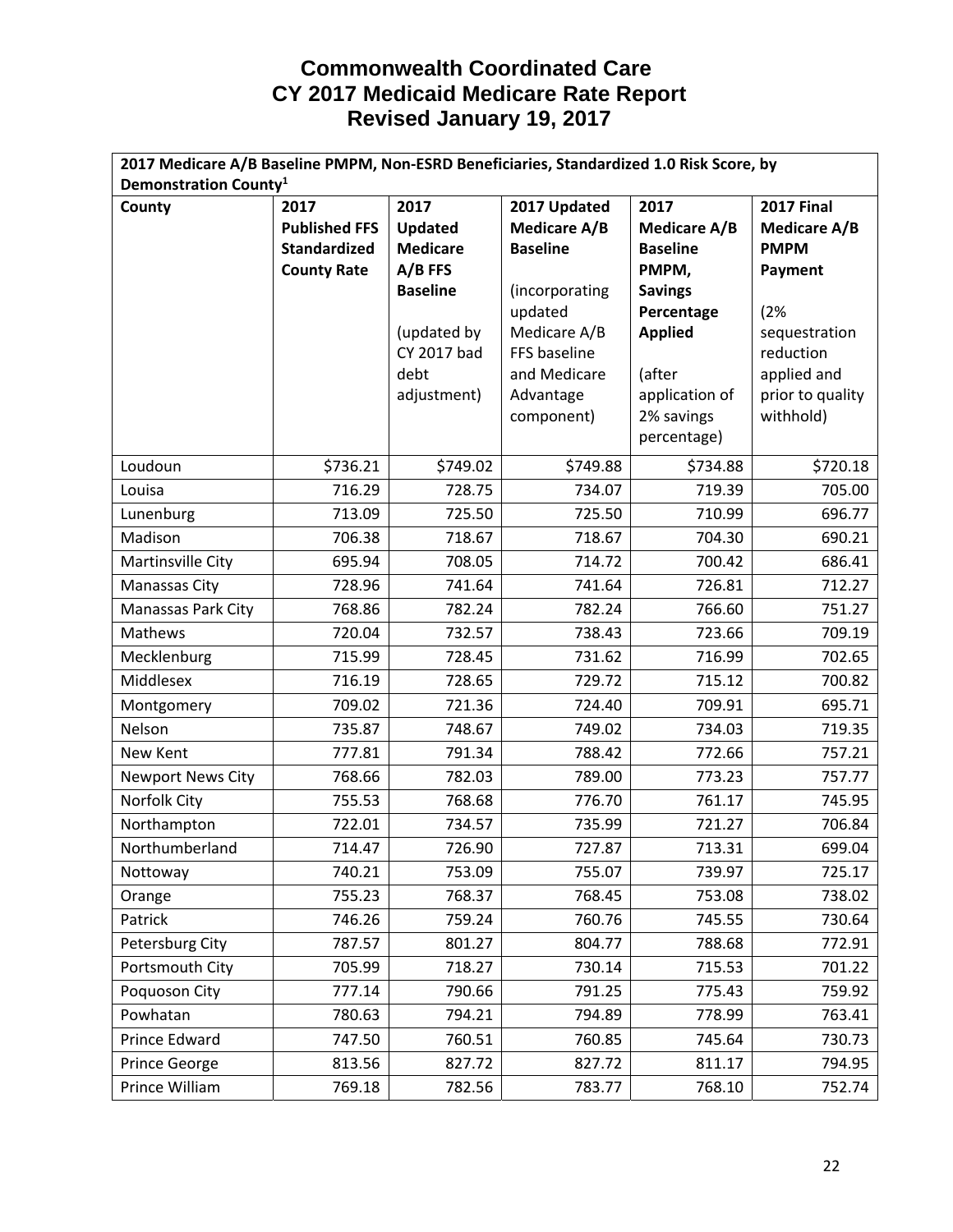| 2017 Medicare A/B Baseline PMPM, Non-ESRD Beneficiaries, Standardized 1.0 Risk Score, by |                      |                 |                     |                              |                               |
|------------------------------------------------------------------------------------------|----------------------|-----------------|---------------------|------------------------------|-------------------------------|
| Demonstration County <sup>1</sup>                                                        |                      |                 |                     |                              |                               |
| County                                                                                   | 2017                 | 2017            | 2017 Updated        | 2017                         | <b>2017 Final</b>             |
|                                                                                          | <b>Published FFS</b> | <b>Updated</b>  | <b>Medicare A/B</b> | <b>Medicare A/B</b>          | <b>Medicare A/B</b>           |
|                                                                                          | <b>Standardized</b>  | <b>Medicare</b> | <b>Baseline</b>     | <b>Baseline</b>              | <b>PMPM</b>                   |
|                                                                                          | <b>County Rate</b>   | $A/B$ FFS       |                     | PMPM,                        | Payment                       |
|                                                                                          |                      | <b>Baseline</b> | (incorporating      | <b>Savings</b>               |                               |
|                                                                                          |                      |                 | updated             | Percentage                   | (2%                           |
|                                                                                          |                      | (updated by     | Medicare A/B        | <b>Applied</b>               | sequestration                 |
|                                                                                          |                      | CY 2017 bad     | FFS baseline        |                              | reduction                     |
|                                                                                          |                      | debt            | and Medicare        | (after                       | applied and                   |
|                                                                                          |                      | adjustment)     | Advantage           | application of<br>2% savings | prior to quality<br>withhold) |
|                                                                                          |                      |                 | component)          | percentage)                  |                               |
|                                                                                          |                      |                 |                     |                              |                               |
| Pulaski                                                                                  | \$764.40             | \$777.70        | \$777.65            | \$762.09                     | \$746.85                      |
| Radford City                                                                             | 748.57               | 761.60          | 762.02              | 746.79                       | 731.85                        |
| Richmond                                                                                 | 741.16               | 754.06          | 756.00              | 740.88                       | 726.06                        |
| <b>Richmond City</b>                                                                     | 765.77               | 779.09          | 787.35              | 771.60                       | 756.17                        |
| Roanoke                                                                                  | 747.91               | 760.92          | 768.13              | 752.77                       | 737.71                        |
| Roanoke City                                                                             | 714.98               | 727.42          | 737.25              | 722.51                       | 708.06                        |
| Rockbridge                                                                               | 673.98               | 685.71          | 685.71              | 671.99                       | 658.55                        |
| Rockingham                                                                               | 706.08               | 718.37          | 720.39              | 705.98                       | 691.86                        |
| Salem City                                                                               | 710.82               | 723.19          | 728.29              | 713.72                       | 699.45                        |
| Southampton                                                                              | 708.64               | 720.97          | 726.18              | 711.65                       | 697.42                        |
| Spotsylvania                                                                             | 844.47               | 859.16          | 858.91              | 841.73                       | 824.90                        |
| Stafford                                                                                 | 853.59               | 868.44          | 868.17              | 850.81                       | 833.79                        |
| <b>Staunton City</b>                                                                     | 723.06               | 735.64          | 737.46              | 722.71                       | 708.26                        |
| Suffolk City                                                                             | 731.51               | 744.24          | 751.53              | 736.50                       | 721.77                        |
| Surry                                                                                    | 763.79               | 777.08          | 777.08              | 761.54                       | 746.31                        |
| <b>Sussex</b>                                                                            | 758.23               | 771.42          | 771.42              | 756.00                       | 740.88                        |
| Virginia Beach City                                                                      | 769.46               | 782.85          | 787.33              | 771.59                       | 756.16                        |
| Waynesboro City                                                                          | 718.16               | 730.66          | 733.31              | 718.65                       | 704.28                        |
| Westmoreland                                                                             | 797.96               | 811.84          | 811.84              | 795.61                       | 779.70                        |
| Williamsburg City                                                                        | 727.74               | 740.40          | 740.40              | 725.59                       | 711.08                        |
| Wythe                                                                                    | 750.66               | 763.72          | 765.11              | 749.81                       | 734.81                        |
| York                                                                                     | 761.69               | 774.94          | 779.14              | 763.55                       | 748.28                        |

<sup>1</sup> Rates do not apply to beneficiaries with End‐Stage Renal Disease (ESRD) or those electing the Medicare hospice benefit. See Section IV for information on savings percentages.

Note: For CY 2017 CMS will apply the full prevailing Medicare Advantage coding intensity adjustment of 5.66%.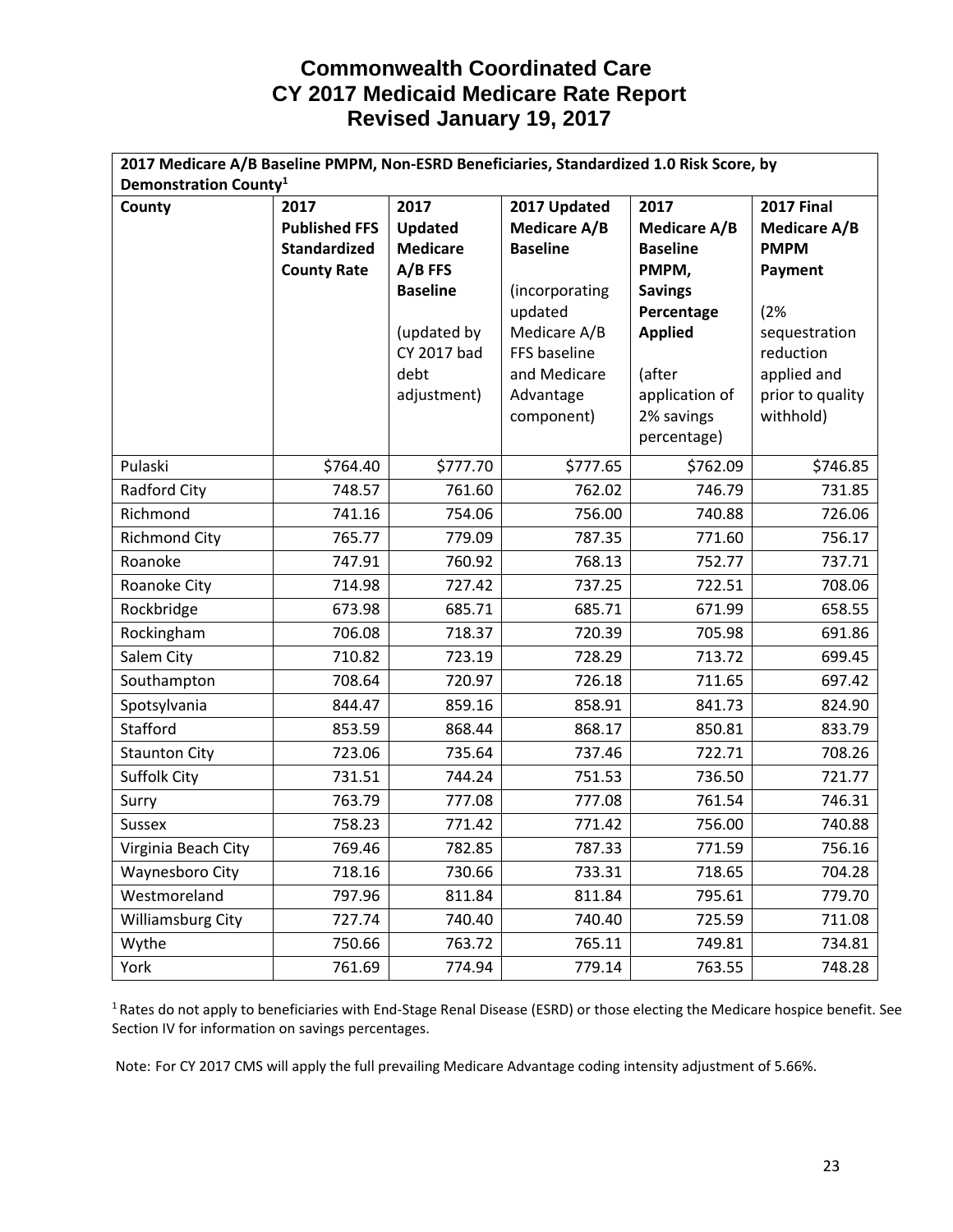The Medicare A/B PMPMs above will be risk adjusted at the beneficiary level using the prevailing CMS‐ HCC risk adjustment model.

*Beneficiaries with End‐Stage Renal Disease (ESRD):*Individuals receiving the end stage renal disease (ESRD) Medicare benefit at the time of enrollment are excluded from the Demonstration; however, an individual who develops ESRD while enrolled in the Demonstration will remain in the Demonstration, unless he/she opts out.

Separate Medicare A/B baselines and risk adjustment models apply to enrollees with ESRD. The Medicare A/B baselines for beneficiaries with ESRD vary by the enrollee's ESRD status: dialysis, transplant, and functioning graft, as follows:

- **Dialysis**: For enrollees in the dialysis status phase, the Medicare A/B baseline is the CY 2017 Virginia ESRD dialysis state rate, updated to incorporate the impact of sequestration‐related rate reductions. The CY 2017 ESRD dialysis state rate for Virginia is \$6,581.56 PMPM; the updated CY 2017 ESRD dialysis state rate incorporating a 2% sequestration reduction and prior to the application of the quality withhold is \$6,449.93 PMPM. This applies to applicable enrollees in all counties and will be risk adjusted using the prevailing HCC‐ESRD risk adjustment model.
- **Transplant**: For enrollees in the transplant status phase (inclusive of the 3‐months starting with the transplant), the Medicare A/B baseline is the CY 2017 Virginia ESRD dialysis state rate updated to incorporate the impact of sequestration‐related rate reductions. The CY 2017 ESRD dialysis state rate for Virginia is \$6,581.56 PMPM; the updated CY 2017 ESRD dialysis state rate incorporating a 2% sequestration reduction and prior to the application of the quality withhold is \$6,449.93 PMPM. This applies to applicable enrollees in all counties and will be risk adjusted using the prevailing HCC‐ESRD risk adjustment model.
- **Functioning Graft:** For enrollees in the functioning graft status phase (beginning at 4 months post-transplant) the Medicare A/B baseline is the Medicare Advantage 3.5% bonus county rate/benchmark (see table below). This Medicare A/B component will be risk adjusted using the prevailing HCC‐ESRD functioning graft risk adjustment model.

A savings percentage will not be applied to the Medicare A/B baseline for enrollees with ESRD (inclusive of those enrollees in the dialysis, transplant and functioning graft status phases).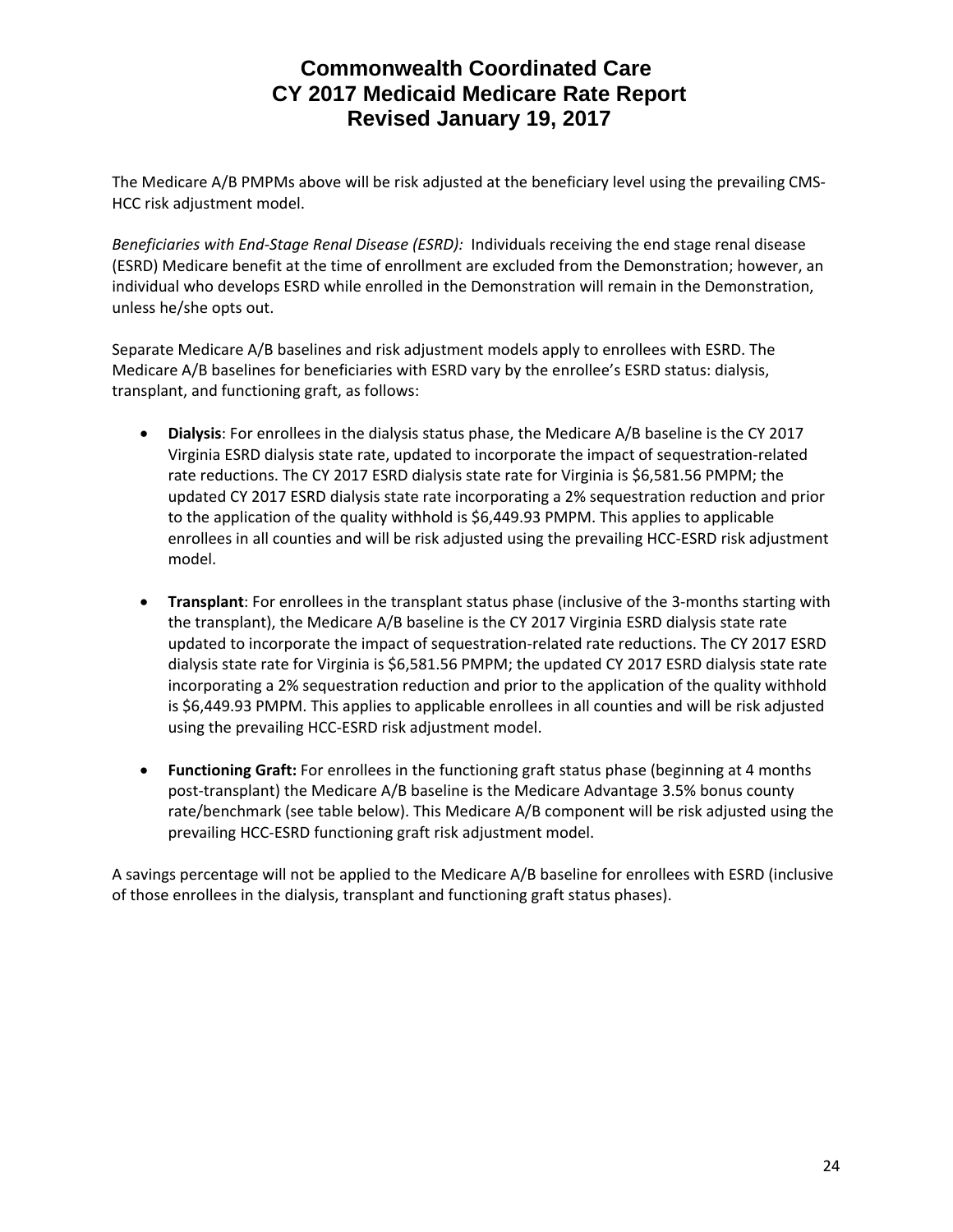| 2017 Medicare A/B Baseline PMPM, Beneficiaries with ESRD Functioning Graft Status, |                        |                                        |  |  |
|------------------------------------------------------------------------------------|------------------------|----------------------------------------|--|--|
| <b>Standardized 1.0 Risk Score, by Demonstration County</b>                        |                        |                                        |  |  |
| County                                                                             | 2017 3.5% Bonus County | 2017 Sequestration-Adjusted            |  |  |
|                                                                                    | Rate (Benchmark)       | <b>Medicare A/B Baseline</b>           |  |  |
|                                                                                    |                        |                                        |  |  |
|                                                                                    |                        | (after application of 2% Sequestration |  |  |
|                                                                                    |                        | reduction)                             |  |  |
| Albemarle                                                                          | \$776.22               | \$760.70                               |  |  |
| Alexandria City                                                                    | 826.47                 | 809.94                                 |  |  |
| Alleghany                                                                          | 809.70                 | 793.51                                 |  |  |
| Amelia                                                                             | 878.79                 | 861.21                                 |  |  |
| Arlington                                                                          | 848.53                 | 831.56                                 |  |  |
| Augusta                                                                            | 791.22                 | 775.40                                 |  |  |
| <b>Bath</b>                                                                        | 1,008.27               | 988.10                                 |  |  |
| <b>Bedford City</b>                                                                | 802.45                 | 786.40                                 |  |  |
| <b>Bedford</b>                                                                     | 799.34                 | 783.35                                 |  |  |
| Botetourt                                                                          | 844.00                 | 827.12                                 |  |  |
| <b>Brunswick</b>                                                                   | 792.34                 | 776.49                                 |  |  |
| Buckingham                                                                         | 775.95                 | 760.43                                 |  |  |
| <b>Buena Vista City</b>                                                            | 788.98                 | 773.20                                 |  |  |
| Caroline                                                                           | 810.19                 | 793.99                                 |  |  |
| <b>Charles City</b>                                                                | 851.99                 | 834.95                                 |  |  |
| Charlottesville City                                                               | 777.27                 | 761.72                                 |  |  |
| Chesapeake City                                                                    | 845.22                 | 828.32                                 |  |  |
| Chesterfield                                                                       | 855.75                 | 838.64                                 |  |  |
| <b>Colonial Heights City</b>                                                       | 856.63                 | 839.50                                 |  |  |
| Covington City                                                                     | 800.91                 | 784.89                                 |  |  |
| Craig                                                                              | 860.43                 | 843.22                                 |  |  |
| Culpeper                                                                           | 867.85                 | 850.49                                 |  |  |
| Cumberland                                                                         | 847.43                 | 830.48                                 |  |  |
| Dinwiddie                                                                          | 867.78                 | 850.42                                 |  |  |
| <b>Emporia City</b>                                                                | 796.81                 | 780.87                                 |  |  |
| Essex                                                                              | 802.12                 | 786.08                                 |  |  |
| <b>Fairfax City</b>                                                                | 885.99                 | 868.27                                 |  |  |
| Fairfax                                                                            | 826.98                 | 810.44                                 |  |  |
| Falls Church City                                                                  | 746.63                 | 731.70                                 |  |  |
| Fauquier                                                                           | 878.14                 | 860.58                                 |  |  |
| Floyd                                                                              | 801.19                 | 785.17                                 |  |  |
| Fluvanna                                                                           | 776.54                 | 761.01                                 |  |  |
| Franklin City                                                                      | 803.49                 | 787.42                                 |  |  |
| Franklin                                                                           | 839.58                 | 822.79                                 |  |  |
| Fredericksburg City                                                                | 861.73                 | 844.50                                 |  |  |
| Giles                                                                              | 800.76                 | 784.74                                 |  |  |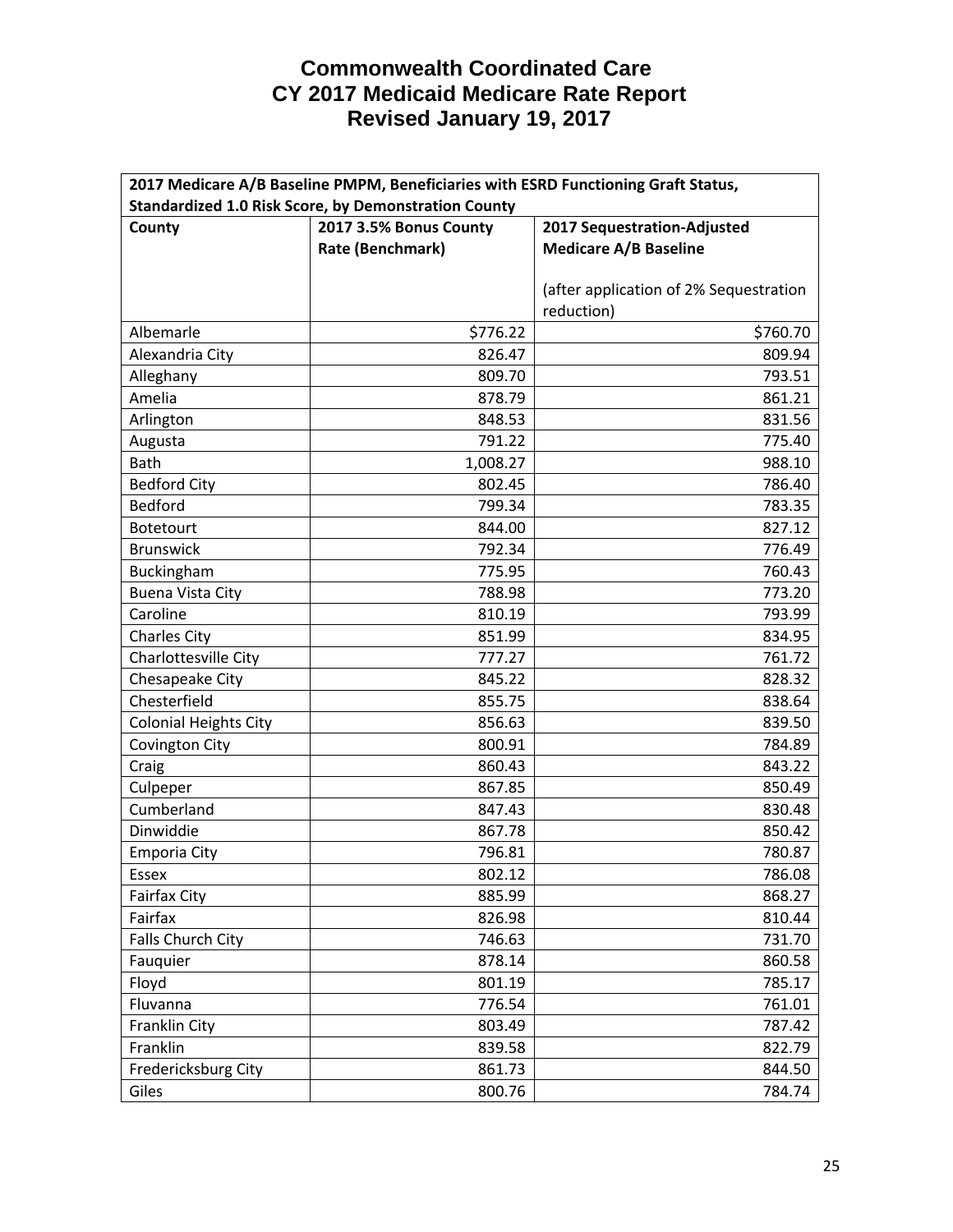| 2017 Medicare A/B Baseline PMPM, Beneficiaries with ESRD Functioning Graft Status, |                        |                                        |  |  |
|------------------------------------------------------------------------------------|------------------------|----------------------------------------|--|--|
| <b>Standardized 1.0 Risk Score, by Demonstration County</b>                        |                        |                                        |  |  |
| County                                                                             | 2017 3.5% Bonus County | 2017 Sequestration-Adjusted            |  |  |
|                                                                                    | Rate (Benchmark)       | <b>Medicare A/B Baseline</b>           |  |  |
|                                                                                    |                        |                                        |  |  |
|                                                                                    |                        | (after application of 2% Sequestration |  |  |
|                                                                                    |                        | reduction)                             |  |  |
| Gloucester                                                                         | \$840.95               | \$824.13                               |  |  |
| Goochland                                                                          | 856.48                 | 839.35                                 |  |  |
| Greene                                                                             | 775.79                 | 760.27                                 |  |  |
| Greensville                                                                        | 938.37                 | 919.60                                 |  |  |
| <b>Hampton City</b>                                                                | 889.21                 | 871.43                                 |  |  |
| Hanover                                                                            | 866.90                 | 849.56                                 |  |  |
| Harrisonburg City                                                                  | 799.46                 | 783.47                                 |  |  |
| Henrico                                                                            | 877.84                 | 860.28                                 |  |  |
| Henry                                                                              | 800.42                 | 784.41                                 |  |  |
| Highland                                                                           | 789.93                 | 774.13                                 |  |  |
| <b>Hopewell City</b>                                                               | 855.88                 | 838.76                                 |  |  |
| Isle of Wight                                                                      | 888.22                 | 870.46                                 |  |  |
| James City                                                                         | 872.33                 | 854.88                                 |  |  |
| King and Queen                                                                     | 841.68                 | 824.85                                 |  |  |
| King George                                                                        | 836.66                 | 819.93                                 |  |  |
| King William                                                                       | 872.47                 | 855.02                                 |  |  |
| Lancaster                                                                          | 802.07                 | 786.03                                 |  |  |
| Lexington City                                                                     | 792.41                 | 776.56                                 |  |  |
| Loudoun                                                                            | 817.19                 | 800.85                                 |  |  |
| Louisa                                                                             | 848.80                 | 831.82                                 |  |  |
| Lunenburg                                                                          | 796.68                 | 780.75                                 |  |  |
| Madison                                                                            | 776.81                 | 761.27                                 |  |  |
| Martinsville City                                                                  | 802.92                 | 786.86                                 |  |  |
| <b>Manassas City</b>                                                               | 863.82                 | 846.54                                 |  |  |
| Manassas Park City                                                                 | 768.86                 | 753.48                                 |  |  |
| Mathews                                                                            | 853.25                 | 836.19                                 |  |  |
| Mecklenburg                                                                        | 794.44                 | 778.55                                 |  |  |
| Middlesex                                                                          | 802.55                 | 786.50                                 |  |  |
| Montgomery                                                                         | 795.84                 | 779.92                                 |  |  |
| Nelson                                                                             | 775.33                 | 759.82                                 |  |  |
| New Kent                                                                           | 805.03                 | 788.93                                 |  |  |
| <b>Newport News City</b>                                                           | 882.04                 | 864.40                                 |  |  |
| Norfolk City                                                                       | 883.54                 | 865.87                                 |  |  |
| Northampton                                                                        | 804.48                 | 788.39                                 |  |  |
| Northumberland                                                                     | 803.30                 | 787.23                                 |  |  |
| Nottoway                                                                           | 802.32                 | 786.27                                 |  |  |
| Orange                                                                             | 783.63                 | 767.96                                 |  |  |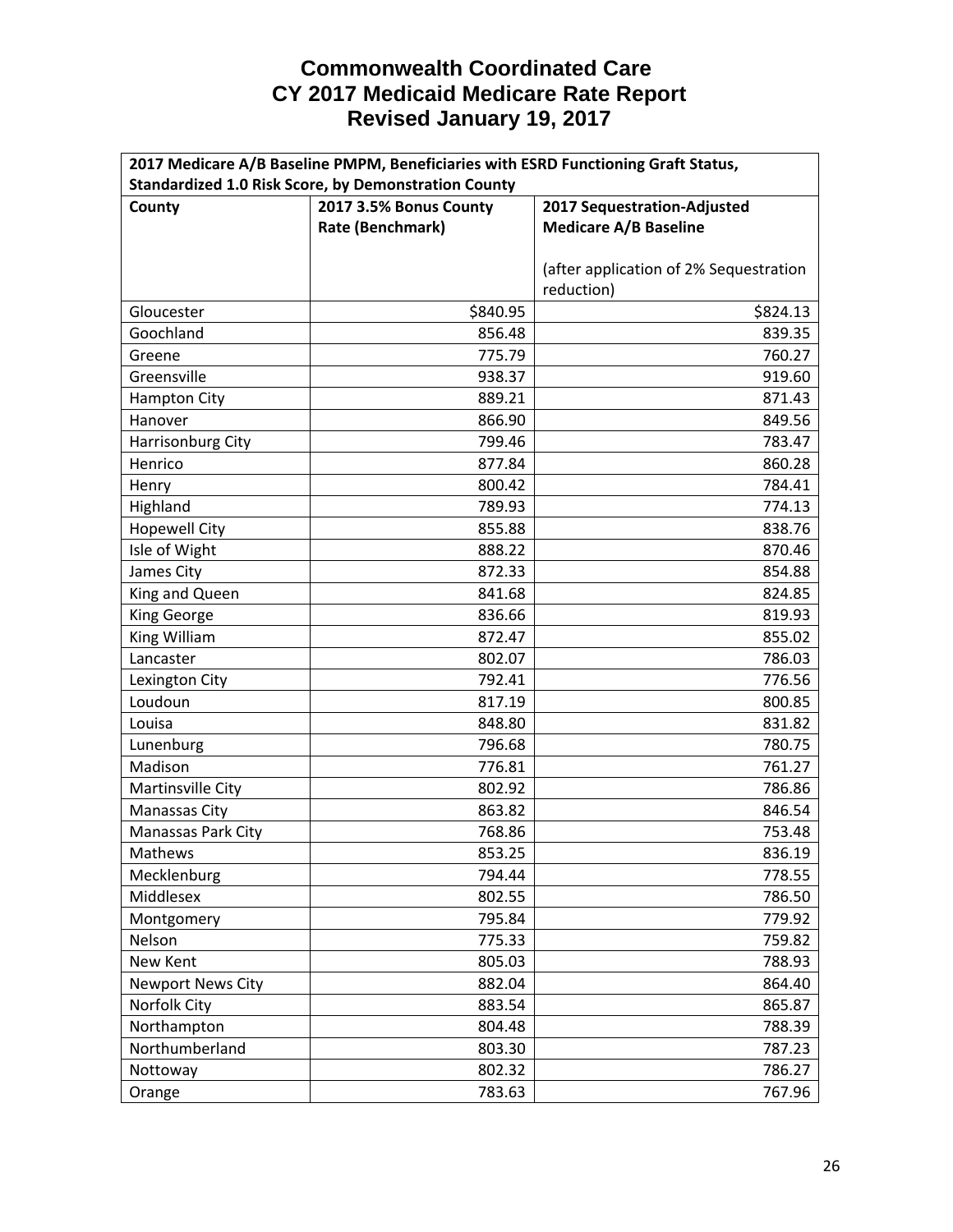| 2017 Medicare A/B Baseline PMPM, Beneficiaries with ESRD Functioning Graft Status, |                                                       |                                        |  |
|------------------------------------------------------------------------------------|-------------------------------------------------------|----------------------------------------|--|
| <b>Standardized 1.0 Risk Score, by Demonstration County</b>                        |                                                       |                                        |  |
| County                                                                             | 2017 3.5% Bonus County<br>2017 Sequestration-Adjusted |                                        |  |
|                                                                                    | Rate (Benchmark)                                      | <b>Medicare A/B Baseline</b>           |  |
|                                                                                    |                                                       |                                        |  |
|                                                                                    |                                                       | (after application of 2% Sequestration |  |
|                                                                                    |                                                       | reduction)                             |  |
| Patrick                                                                            | \$796.19                                              | \$780.27                               |  |
| Petersburg City                                                                    | 874.20                                                | 856.72                                 |  |
| Portsmouth City                                                                    | 836.60                                                | 819.87                                 |  |
| Poquoson City                                                                      | 885.54                                                | 867.83                                 |  |
| Powhatan                                                                           | 837.23                                                | 820.49                                 |  |
| <b>Prince Edward</b>                                                               | 799.06                                                | 783.08                                 |  |
| <b>Prince George</b>                                                               | 842.03                                                | 825.19                                 |  |
| Prince William                                                                     | 853.79                                                | 836.71                                 |  |
| Pulaski                                                                            | 802.88                                                | 786.82                                 |  |
| Radford City                                                                       | 801.69                                                | 785.66                                 |  |
| Richmond                                                                           | 803.94                                                | 787.86                                 |  |
| <b>Richmond City</b>                                                               | 882.02                                                | 864.38                                 |  |
| Roanoke                                                                            | 885.09                                                | 867.39                                 |  |
| Roanoke City                                                                       | 847.25                                                | 830.31                                 |  |
| Rockbridge                                                                         | 794.29                                                | 778.40                                 |  |
| Rockingham                                                                         | 798.21                                                | 782.25                                 |  |
| Salem City                                                                         | 842.32                                                | 825.47                                 |  |
| Southampton                                                                        | 803.03                                                | 786.97                                 |  |
| Spotsylvania                                                                       | 874.03                                                | 856.55                                 |  |
| Stafford                                                                           | 883.47                                                | 865.80                                 |  |
| <b>Staunton City</b>                                                               | 792.71                                                | 776.86                                 |  |
| Suffolk City                                                                       | 839.41                                                | 822.62                                 |  |
| Surry                                                                              | 847.81                                                | 830.85                                 |  |
| <b>Sussex</b>                                                                      | 841.64                                                | 824.81                                 |  |
| Virginia Beach City                                                                | 882.96                                                | 865.30                                 |  |
| Waynesboro City                                                                    | 787.88                                                | 772.12                                 |  |
| Westmoreland                                                                       | 805.54                                                | 789.43                                 |  |
| Williamsburg City                                                                  | 862.37                                                | 845.12                                 |  |
| Wythe                                                                              | 802.05                                                | 786.01                                 |  |
| York                                                                               | 887.91                                                | 870.15                                 |  |

*Beneficiaries Electing the Medicare Hospice Benefit:* If an enrollee elects to receive the Medicare hospice benefit, the enrollee will be disenrolled from the Demonstration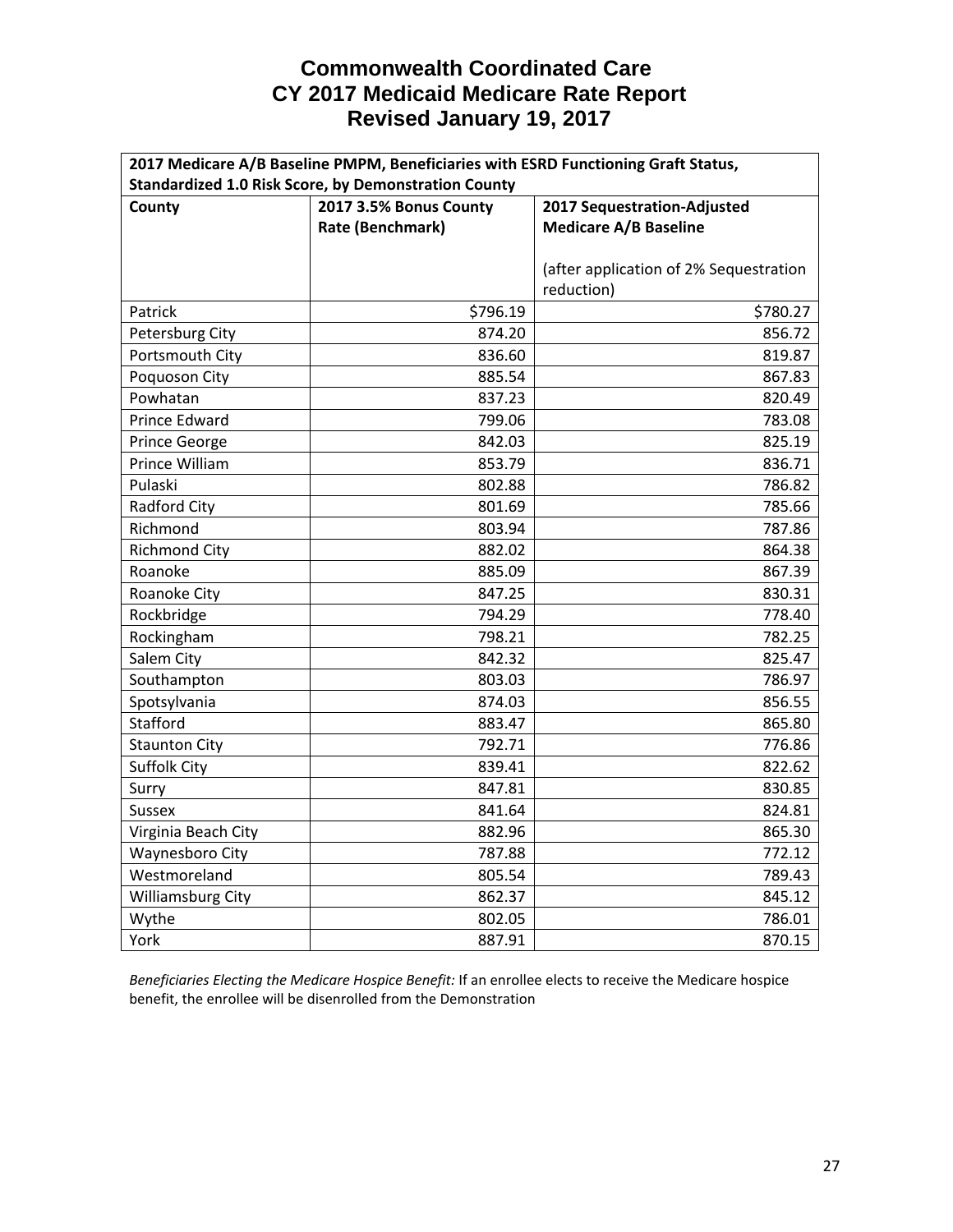#### *Medicare Part D Services*

The Part D plan payment is the risk adjusted Part D national average monthly bid amount (NAMBA) for the payment year, adjusted for payment reductions resulting from sequestration applied to the non‐ premium portion of the NAMBA. The non-premium portion is determined by subtracting the applicable regional Low‐Income Premium Subsidy Amount from the risk adjusted NAMBA. To illustrate, the NAMBA for CY 2017 is \$61.08 and the CY 2017 Low‐Income Premium Subsidy Amount for Virginia is \$32.52. Thus, the updated Virginia Part D monthly per member per month payment for a beneficiary with a 1.0 RxHCC risk score applicable for CY 2017 is \$60.51. This amount incorporates a 2% sequestration reduction to the non‐premium portion of the NAMBA.

CMS will pay an average monthly prospective payment amount for the low income cost-sharing subsidy and Federal reinsurance amounts; these payments will be 100% cost reconciled after the payment year has ended. These prospective payments will be same for all counties, and are shown below.

- Virginia low income cost-sharing: \$178.81 PMPM
- Virginia reinsurance: \$103.74 PMPM

The low-income cost sharing and reinsurance subsidy amounts are exempt from mandatory payment reductions under sequestration.

A savings percentage will not be applied to the Part D component of the rate. Part D payments will not be subject to a quality withhold.

**Additional Information:** More information on the Medicare components of the rate under the Demonstration may be found online at: http://www.cms.gov/Medicare-Medicaid-Coordination/Medicare‐and‐Medicaid‐Coordination/Medicare‐Medicaid‐Coordination‐ Office/Downloads/JointRateSettingProcess.pdf